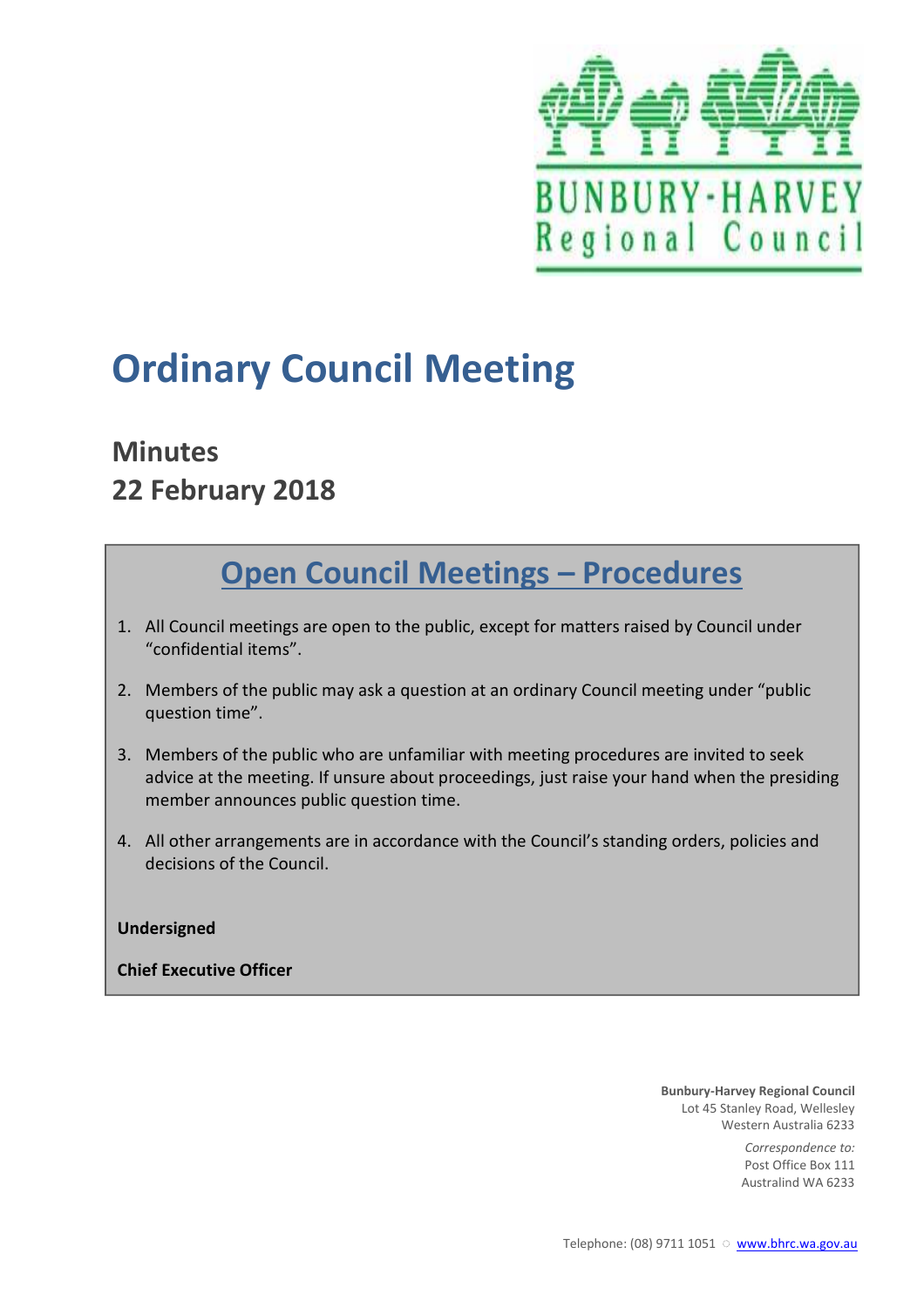### **Table of Contents**

| 1.  |      |                                                                                       |
|-----|------|---------------------------------------------------------------------------------------|
| 2.  |      |                                                                                       |
|     | 2.1  |                                                                                       |
| 3.  |      |                                                                                       |
| 4.  |      |                                                                                       |
| 5.  |      |                                                                                       |
| 6.  |      |                                                                                       |
| 7.  |      |                                                                                       |
| 8.  |      |                                                                                       |
| 9.  |      |                                                                                       |
| 10. |      |                                                                                       |
|     |      |                                                                                       |
|     | 11.1 |                                                                                       |
|     | 11.2 |                                                                                       |
|     | 11.3 |                                                                                       |
|     | 11.4 |                                                                                       |
|     | 11.5 |                                                                                       |
|     | 11.6 |                                                                                       |
|     | 11.7 |                                                                                       |
|     |      |                                                                                       |
|     |      | 13. Urgent business approved by the person presiding or by decision of the Council 22 |
|     |      |                                                                                       |
|     |      |                                                                                       |
|     |      |                                                                                       |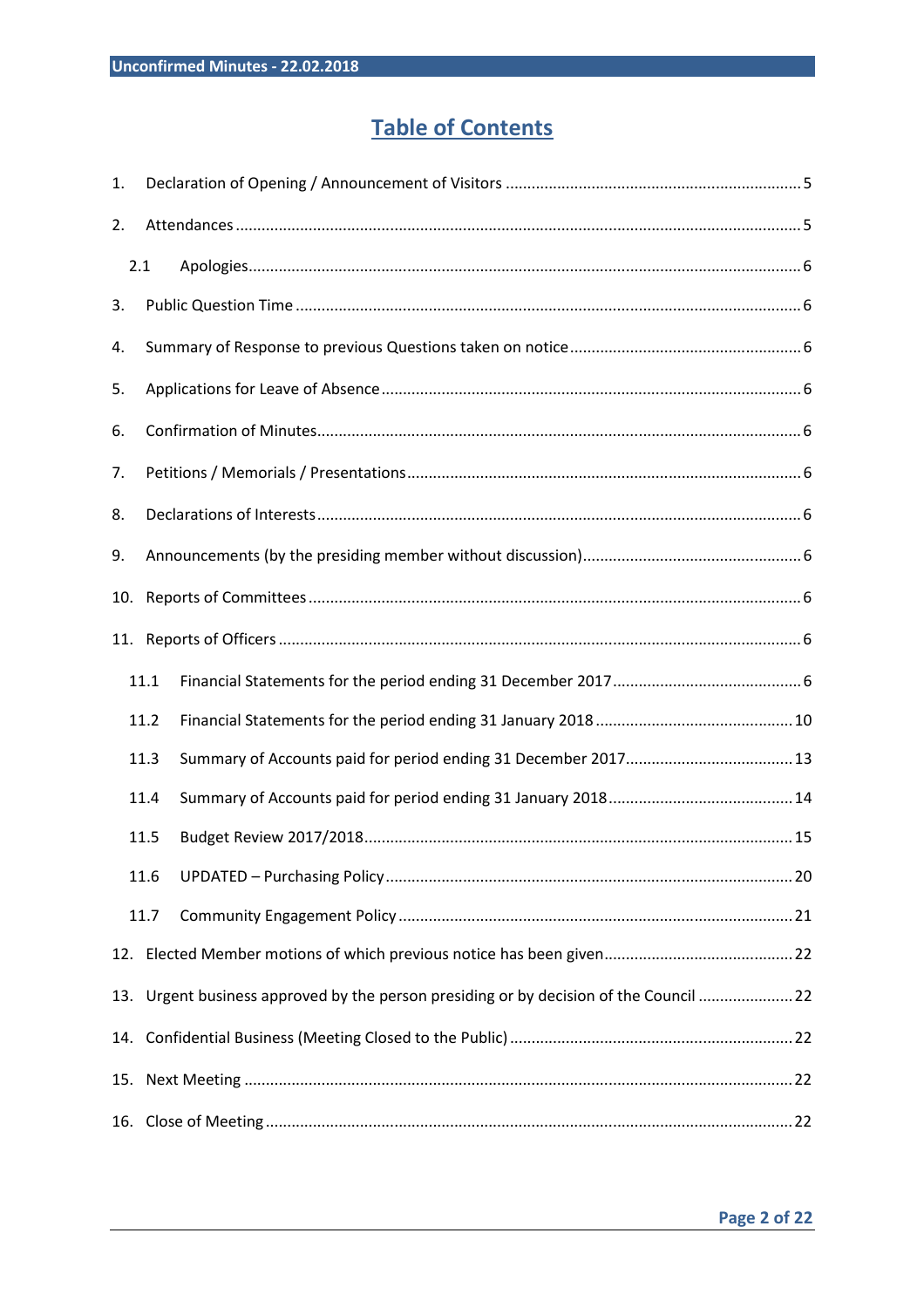### **ATTACHMENTS**

| Attachment 1 - | Financial Statements for the Period Ending 31 December 2017                                |  |
|----------------|--------------------------------------------------------------------------------------------|--|
| Attachment 2 - | Financial Statements for the Period Ending 31 Januray 2018                                 |  |
| Attachment 3 - | Summary of Accounts Paid for the Period Ending 31 December 2017                            |  |
| Attachment 4 - | Summary of Accounts Paid for the Period Ending 31 January 2018                             |  |
| Attachment 5 - | <b>UPDATED - Purchasing Policy</b>                                                         |  |
| Attachment 6 - | <b>Community Engagement Policy</b>                                                         |  |
| Attachment 7 - | <b>INFORMATION ONLY - DWER Annual Environmental Report 2017</b>                            |  |
| Attachment 8 - | <b>INFORMATION ONLY - HHW Facility Assessment Results - Report</b><br>2018 (With Comments) |  |
| Attachment 9 - | <b>INFORMATION ONLY - Minutes Safety Meeting 18.01.2018</b>                                |  |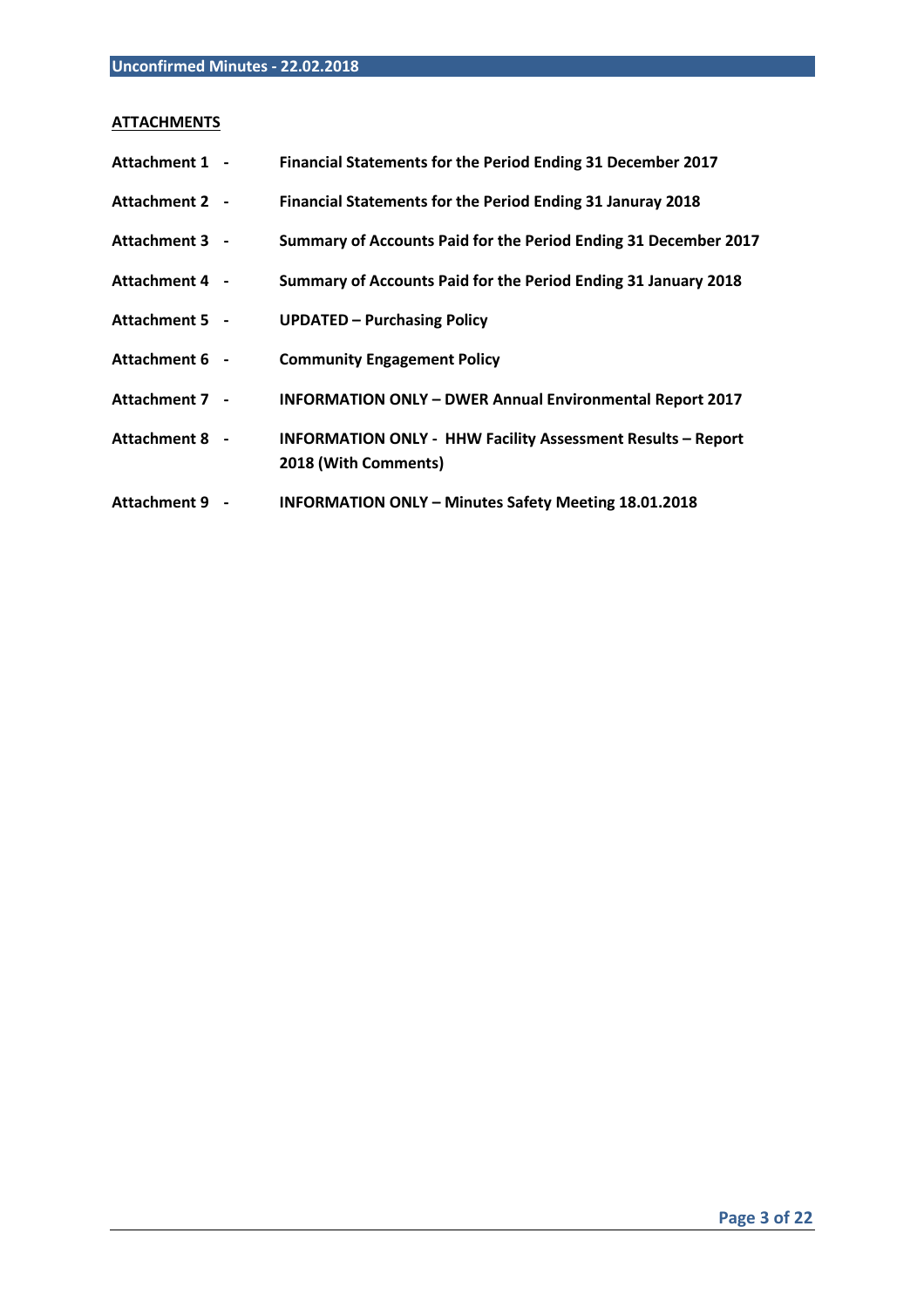## **Vision**

To be a leader in the development, implementation and maintenance of innovative and sustainable waste reduction, recycling and collection services while managing waste facilities with best practice standards within an engaged community.

## **Mission**

To ensure the delivery of an integrated, cost-effective and environmentally sound waste management system and to promote sustainable community programs and policies. Intergenerational equity – ensuring that the health, diversity and productivity of the environment is maintained or enhanced for the benefit of future generations.

## **Core Values**

The Bunbury-Harvey Regional Council aspires to act in accordance with the following values in all its decisions and actions:

**Leadership**: with good leadership, employee wellbeing and performance are enhanced and consequently the organisation thrives and prospers. Leadership is a critical determinant of organisational effectiveness empowering people to help create change. This means that the essence of leadership is building and maintaining a team and guiding that team towards desired results.

**Team Work**: a team environment demands that you make responsible decisions; it requires you to take charge. It requires you to develop excellent interpersonal skills to interact at a much different level with your team members.

**Integrity**: acting with a level of trust, respect, honesty, hard work, communication and shared responsibility that is exhibited by its people.

**Accountability**: ensuring the collection and management of solid waste and recovered materials in an environmentally sound manner and in accordance with regulatory requirements and the Department of Water and Environment Regulation Licence Conditions.

**Respect**: 'respect yourself', 'respect others' and 'respect our environment'.

**Innovation**: embracing new and better ways to achieve improved results through creativity, inventiveness, teamwork and the adoption of appropriate new processes and technology.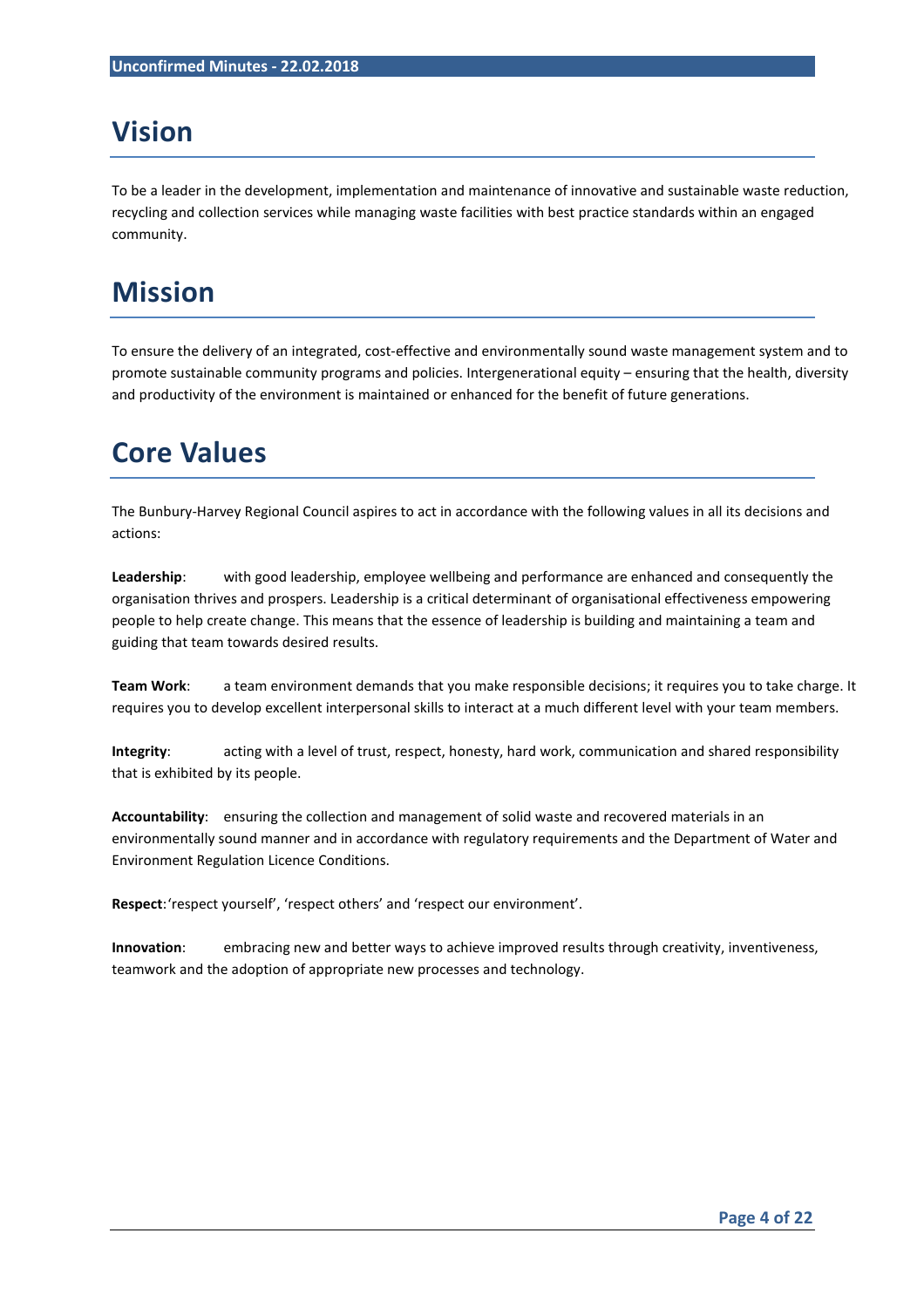# **Bunbury-Harvey Regional Council Minutes**

Minutes of the Ordinary Meeting of the Bunbury-Harvey Regional Council held in the Shire of Harvey Council Chambers, Administration Building, 7 Mulgara Street, Australind on Thursday, 22 February 2018 at 4:00pm.

### **MINUTES**

#### **1. Declaration of Opening / Announcement of Visitors**

The meeting was declared open by Cr Murray Cook at 4:00pm.

These Minutes were confirmed as being true and correct by Council on Click here to enter a date. by Council Resolution: Click here to enter text.

\_\_\_\_\_\_\_\_\_\_\_\_\_\_\_\_\_\_\_\_\_\_\_\_\_\_\_\_ \_\_\_\_\_\_\_\_\_\_\_\_\_\_\_\_\_\_\_\_\_\_\_\_\_\_\_\_\_\_

**Cr Murray Cook Cr Murray Cook** Mr Tony Battersby Chairperson Chief Executive Officer

#### **2. Attendances**

| <b>Council Members:</b>                       | <b>Representing</b>                           |
|-----------------------------------------------|-----------------------------------------------|
| Cr Murray Cook (Chairperson)                  | City of Bunbury                               |
| Cr Anita Shortland (Deputy Chairperson)       | Shire of Harvey                               |
| Cr Betty McCleary                             | City of Bunbury                               |
| Cr James Hayward                              | City of Bunbury                               |
| Cr Peter Monagle                              | Shire of Harvey                               |
| <b>Executive Leadership Team (Non-Voting)</b> | <b>Representing</b>                           |
| Mr Tony Battersby                             | Chief Executive Officer (BHRC)                |
| Mr Michael Parker                             | Chief Executive Officer (Shire of Harvey)     |
| Mr Mal Osborne                                | Chief Executive Officer (City of Bunbury)     |
| <b>Officers (Non-Voting)</b>                  | <b>Representing</b>                           |
| <b>Gavin Harries</b>                          | Director Works and Services (City of Bunbury) |
| Chris Welham                                  | Accountant                                    |
| Miss Martinette Pieterse                      | <b>Council Meeting Support Officer</b>        |
| <b>Others(Non-Voting)</b>                     | <b>Representing</b>                           |
| Cr Wendy Dickinson                            | Shire of Bunbury                              |
|                                               |                                               |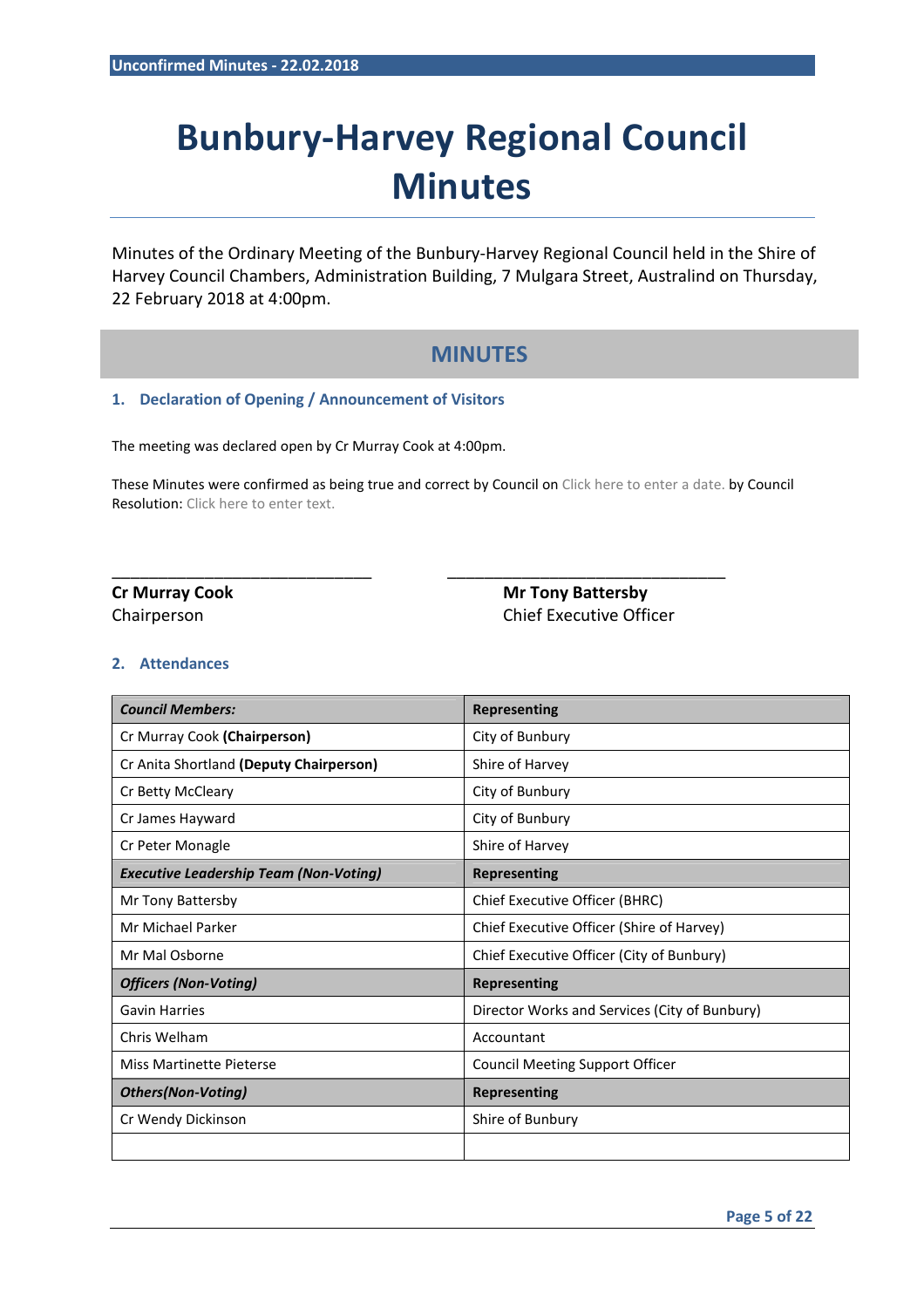#### **2.1 Apologies**

NIL

- **3. Public Question Time**  NIL
- **4. Summary of Response to previous Questions taken on notice**  NIL
- **5. Applications for Leave of Absence**  NIL
- **6. Confirmation of Minutes**

The minutes of the Ordinary meeting of Council held on 21 December 2017, are confirmed as a true accurate record.

**COUNCIL DECISION:** 

**MOVED BY: Cr Betty McCleary SECONDED BY: Cr Anita Shortland** 

**RESULT: CARRIED / LOST – 5/0** 

**RESOLUTION: OC220218-1524** 

- **7. Petitions / Memorials / Presentations**  NIL
- **8. Declarations of Interests**  NIL
- **9. Announcements (by the presiding member without discussion)**  NIL
- **10. Reports of Committees**  NIL

#### **11. Reports of Officers**

#### **11.1 Financial Statements for the period ending 31 December 2017**

| <b>Applicant / Proponent:</b>  | Internal                                                               |   |                             |  |  |
|--------------------------------|------------------------------------------------------------------------|---|-----------------------------|--|--|
| <b>Responsible Officer:</b>    | Chris Welham, Accountant                                               |   |                             |  |  |
| <b>Responsible Manager:</b>    | David Ransom, Manager Finance                                          |   |                             |  |  |
| <b>Executive:</b>              | Tony Battersby, Chief Executive Officer                                |   |                             |  |  |
|                                | Advocacy                                                               | ⊠ | Review                      |  |  |
| <b>Authority / Discretion:</b> | Executive/Strategic                                                    | ⊠ | Quasi-Judicial              |  |  |
|                                | Legislative                                                            | ⊠ | <b>Information Purposes</b> |  |  |
| Attachment(s):                 | Attachment 1 - Financial Statements for Period Ending 31 December 2017 |   |                             |  |  |
|                                | $(A$ ppendices $1 - 8$ )                                               |   |                             |  |  |

#### *Summary*

The following comments are provided on the key elements of Council's Financial Performance: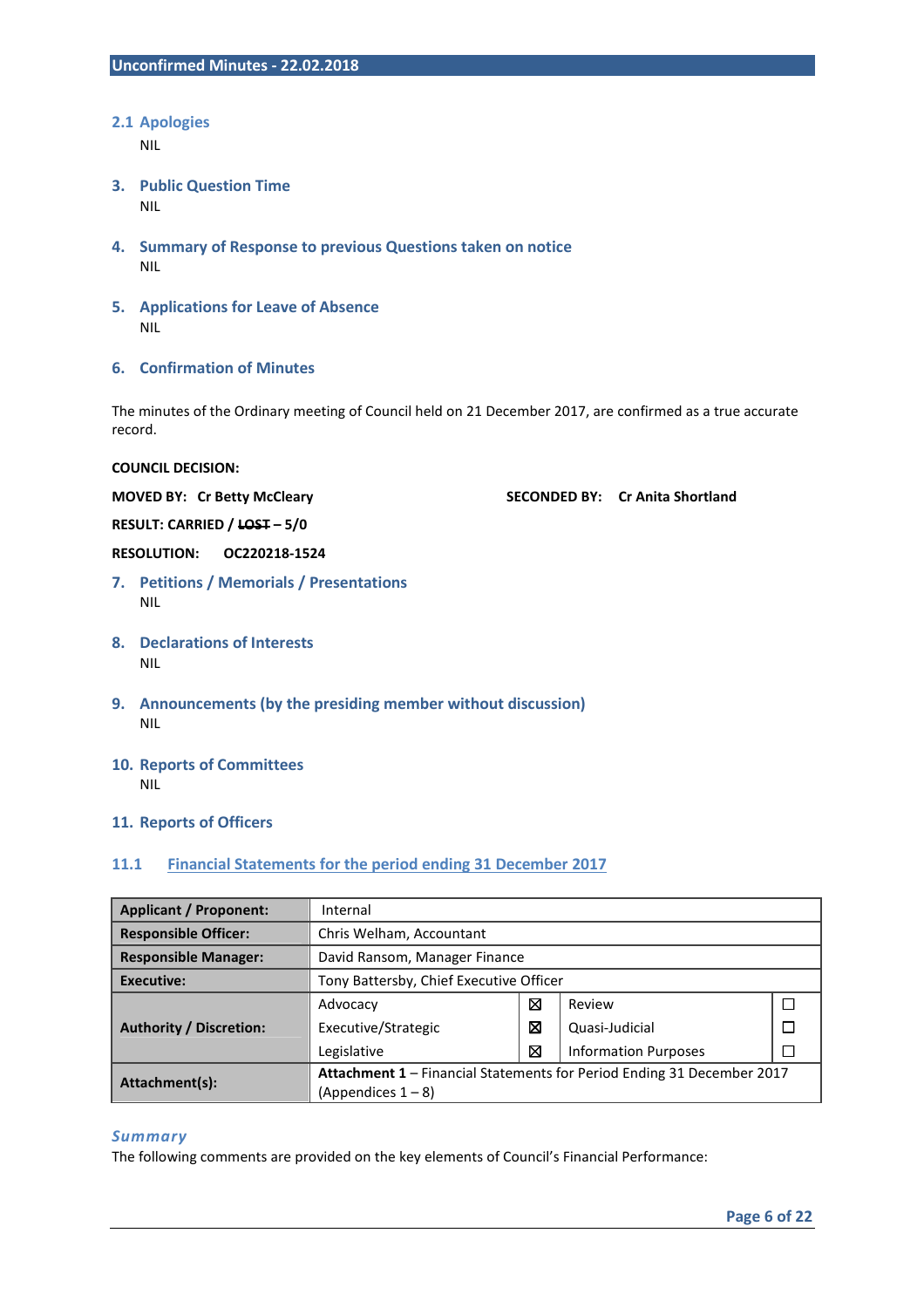#### 1. Statement of Comprehensive Income **(attached at Appendix 1)**

a. Year-to-date Financial Performance to 31 December 2017

|                                | <b>ACTUAL</b> | <b>BUDGET</b> | <b>VARIANCE</b> |              |
|--------------------------------|---------------|---------------|-----------------|--------------|
| Year-to-date Income            | 1.994.127     | 2,801,436     | (807, 309)      | Unfavourable |
| Year-to-date Expenditure       | 1,996,072     | 3,161,042     | 1,164,970       | Favourable   |
| Year-to-date Operating Surplus | (1,945)       | (359, 606)    | 357,661         | Favourable   |

#### 2. Statement of Financial Activity **(attached at Appendix 3)**  Closing Funding Surplus to 30 June 2018 is forecast at \$284K, \$88K higher than the current budgeted surplus mainly due to insurance reimbursements received and savings in capital purchases.

#### 3. Capital Works **(attached at Appendix 4)**

|                                  | <b>ACTUAL</b> | <b>BUDGET</b> | <b>VARIANCE</b> |            |
|----------------------------------|---------------|---------------|-----------------|------------|
| Year-to-date Capital Expenditure | 574<br>641.5  | 687,672       | 46.098          | Favourable |

#### 4. Statement of Financial Position **(attached at Appendix 5)**

|          | Current Assets of \$6,707,697 includes: | Year-to-date | <b>Forecast</b> |
|----------|-----------------------------------------|--------------|-----------------|
| $\circ$  | Cash and Cash Equivalents               | 6,222,989    | 4,340,937       |
| $\Omega$ | Trade and Other Receivables             | 478,235      | 300,000         |
|          | Prepayments                             | 5,361        | -               |
|          | <b>Inventories</b>                      | 1.112        | 2,000           |

| <b>Current Liabilities of \$473,463 includes:</b> |                          |         |         |  |
|---------------------------------------------------|--------------------------|---------|---------|--|
|                                                   | Trade and Other Payables | 240.898 | 209,569 |  |
|                                                   | Provisions               | 232.565 | 179,882 |  |

| $\bullet$ |                                                 | Working Capital (Current Assets less Current Liabilities) is: | 6,234,234  | 4,253,486  |  |
|-----------|-------------------------------------------------|---------------------------------------------------------------|------------|------------|--|
|           | Equity (Total Assets less Total Liabilities) is |                                                               | 10,741,186 | 13,349,914 |  |
|           | Reserves of \$4,769,025 includes:               |                                                               |            |            |  |
|           | $\Omega$                                        | Plant and Infrastructure Reserve                              | 215,487    | 833,289    |  |
|           | $\circ$                                         | Site Post Closure Rehabilitation Reserve                      | 2,700,328  | 2,249,483  |  |
|           | $\circ$                                         | <b>Waste Minimisation Reserve</b>                             | 259,037    | 354,385    |  |
|           | $\circ$                                         | <b>Stanley Road Lined Cell Construction Reserve</b>           | 547,748    | 555,018    |  |
|           | $\circ$                                         | <b>Organics Processing Reserve</b>                            | 1,046,425  | 28,747     |  |

#### 5. Investments

|          | Total of \$6,085,846 includes: |                   |                  |                                        |  |  |
|----------|--------------------------------|-------------------|------------------|----------------------------------------|--|--|
|          |                                | Invested Funds \$ | % of Total Funds | Max % of Total Funds<br><b>Allowed</b> |  |  |
| $\Omega$ | <b>Bankwest</b>                | 680,017           | 11               | 50                                     |  |  |
| $\Omega$ | Commonwealth Bank              | 1,057,230         | 18               | 75                                     |  |  |
| $\Omega$ | National Australia Bank        | 2,200,440         | 36               | 75                                     |  |  |
| $\circ$  | Westpac                        | 2,148,159         | 35               | 75                                     |  |  |
|          | <b>TOTAL:</b>                  | 6,085,846         | 100              |                                        |  |  |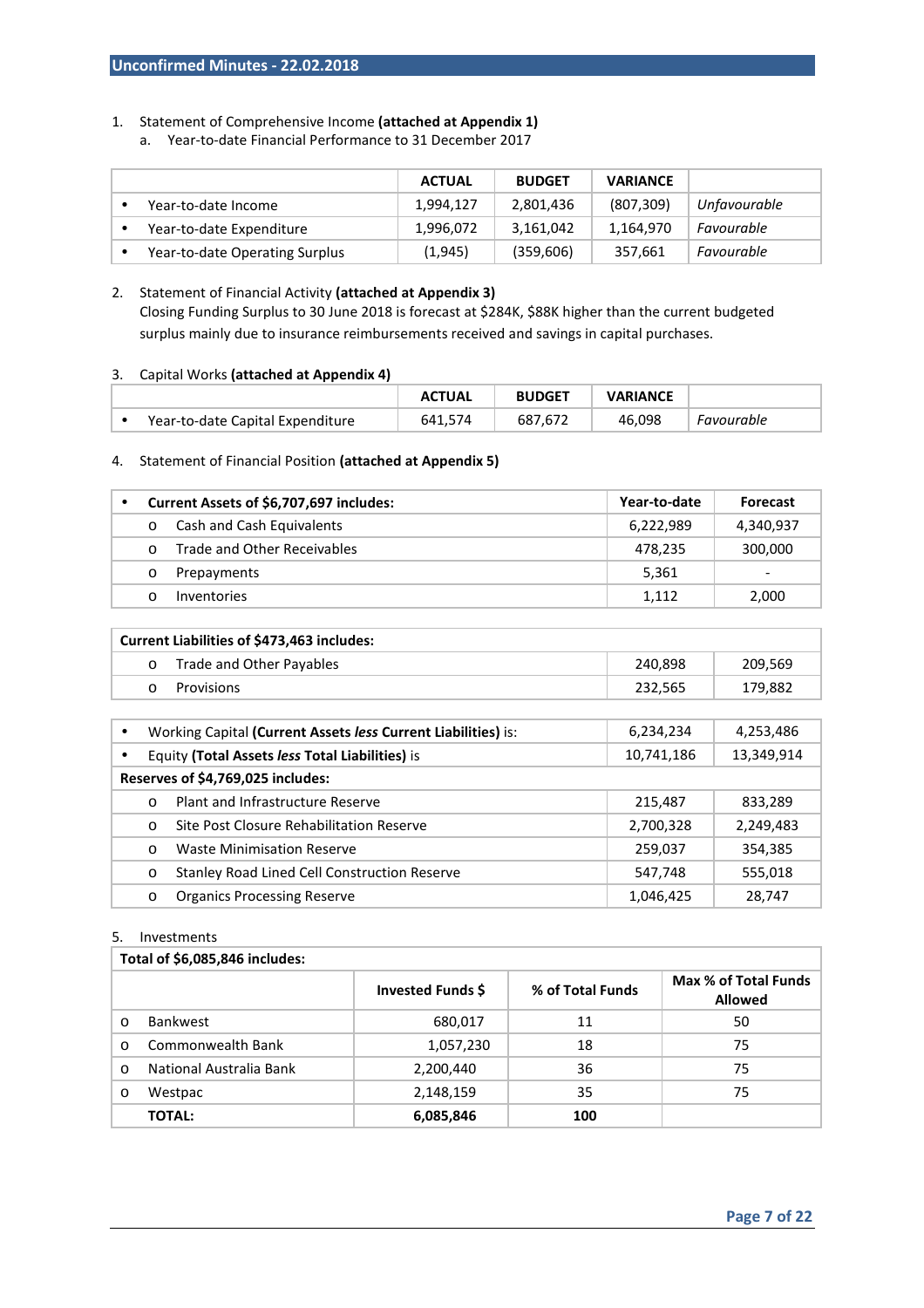Funds which are not required for payment of creditors are invested as interest bearing Term Deposits for 1 to 3 months. Quotations are obtained to ensure the best interest rate is received. Interest earnings are shown in the financial statements.

#### *Executive Recommendation*

#### **That Council:**

Receive and accept the Financial Statements for period ending 31 December 2017 as presented to Council.

#### **COUNCIL DECISION:**

**MOVED BY: Cr Peter Monagle SECONDED BY: Cr James Hayward SECONDED BY: Cr James Hayward** 

**RESULT: CARRIED / LOST – 5/0** 

#### **RESOLUTION: OC220218-1525**

#### *Background*

A financial management report is provided to Councillors on a monthly basis which includes the following summaries:

- Statement of Comprehensive Income **(attached at Appendix 1)**
- Banksia Road Operations **(attached at Appendix 2)**
- Statement of Financial Activity **(attached at Appendix 3)**
- Capital Works Expenditure Summary **(attached at Appendix 4)**
- Statement of Financial Position **(attached at Appendix 5)**
- Statement of Net Current Assets **(attached at Appendix 6)**
- Fees and Charges Summary **(attached at Appendix 7)**
- Debtors Report **(attached at Appendix 8)**

#### *Legislative Compliance*

In accordance with the provisions of Section 6.4 of the Local Government Act 1995 and Regulations 34(1) of the Local Government (Financial Management) Regulations 1996, a Local Government is to prepare each month a Statement of Financial Activity (Attached at Appendix 3) reporting on the revenue and expenditure as set out in the annual budget under Regulations 22 (1) (d) for this month.

At the Council Meeting on 27 July 2017, Council adopted that a variance between actual and budget-to-date of greater than or equal to 10% and \$15,000 is considered to be a material variance for reporting purposes in the Statement of Financial Activity for 2017/18.

The following is an explanation of significant variances identified in the Statement of Comprehensive Income and the Statement of Financial Activity:

| <b>Statement of Comprehensive Income</b>                                                    | <b>YTD Actual to</b><br><b>YTD Budget</b> |
|---------------------------------------------------------------------------------------------|-------------------------------------------|
|                                                                                             | <b>Variance</b>                           |
| <b>Operating Income</b>                                                                     |                                           |
| <b>Fees and Charges</b>                                                                     |                                           |
| Casual Tipping Fees Unfavourable year-to-date budget variance due to: (a) seasonal effect   | (5487, 105)                               |
| of winter weather (b) deferment of sourcing of waste from the Perth metropolitan area       | (42%)                                     |
| pending DER approvals for site rehabilitation and new lined cells at Stanley Road.          |                                           |
| <b>Disposal – City of Bunbury</b> Unfavourable compared to budget City of Bunbury disposals | (525, 412)                                |
| are expected to reduce in line with year-to date actuals. Annual tonnage is projected to    | (10%)                                     |
| reduce by 950 tonnes compared the previous financial year.                                  |                                           |
| Cardboard/Plastic Recycling The purchase of the new shredder has increased capacity         | \$18,769                                  |
| and the amount of cardboard available for sale.                                             | 469%                                      |
| Banksia Road Organics Tipping fees Roadside collections are unfavourable compared to        | (\$25,654)                                |
| budget. his amount is partly offset by savings in Organics Expenditure as detailed below    | (14%)                                     |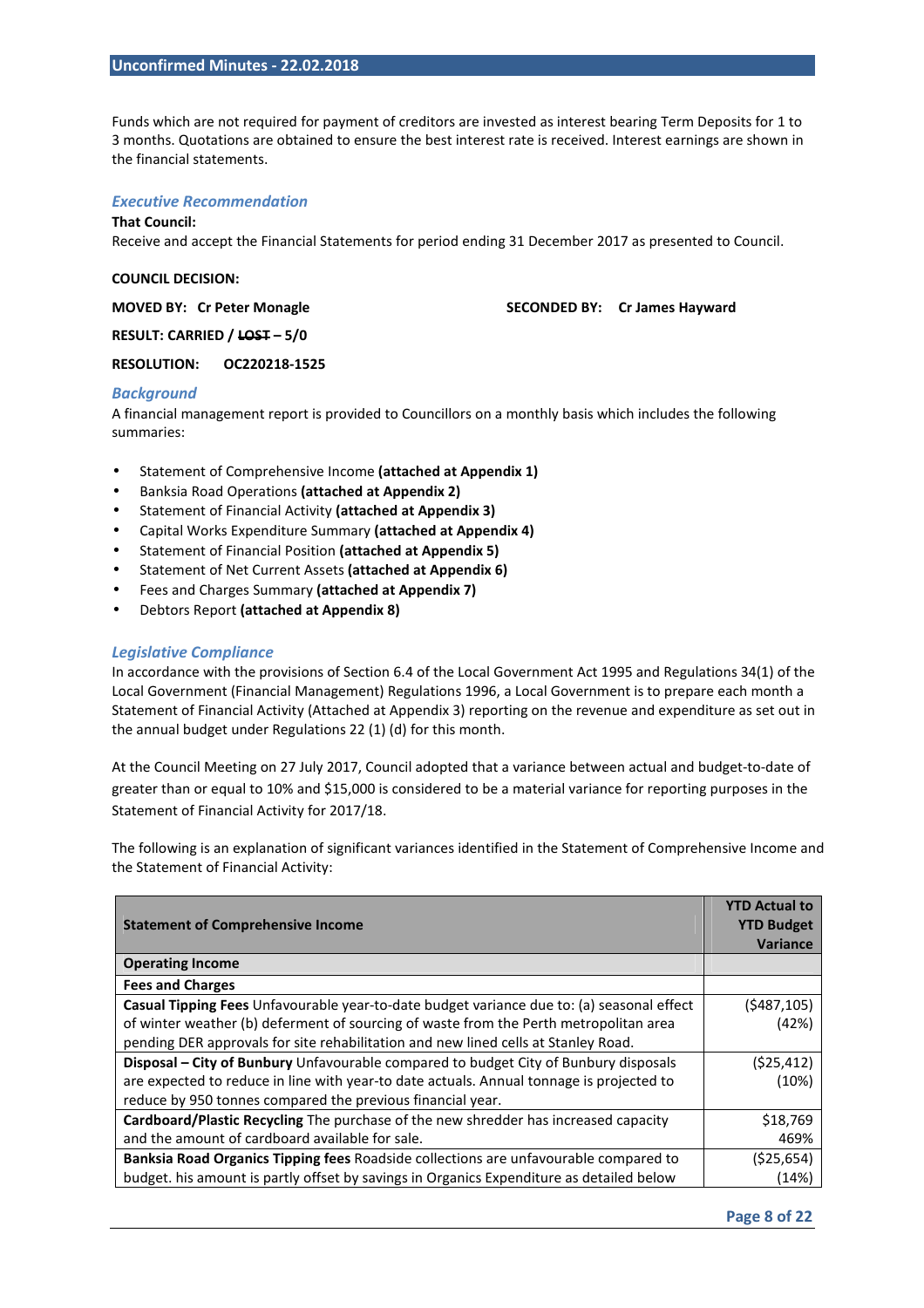| <b>Interest Earnings</b>                                                                                                             |                      |
|--------------------------------------------------------------------------------------------------------------------------------------|----------------------|
| Interest Earnings Unfavourable year-to-date budget variance due to the non-payment                                                   | (\$17,076)           |
| of the doubtful debt relating to Aurigen Group. This reduced municipal funds available to                                            | (18%)                |
| earn interest and extra funds belonging to P & I Reserve were held in on call funds for                                              |                      |
| cash flow requirements at a lower rate of interest for approximately 3 months.                                                       |                      |
| <b>Other Revenue</b>                                                                                                                 |                      |
| Insurance Reimbursements Favourable year-to-date budget variance due to                                                              | \$33,581             |
| reimbursement of ongoing workers compensation payments. A forecast adjustment has                                                    | 1,342%               |
| been made and will be included in the February Budget Review.                                                                        |                      |
| Landfill Levy Income Unfavourable year-to-date budget variance due to: (a) seasonal                                                  | ( \$301, 644)        |
| effect of winter weather (b) deferment of sourcing of waste from the Perth metropolitan                                              | (67%)                |
| area pending DER approvals for site rehabilitation and new lined cells at Stanley Road.                                              |                      |
| <b>Operating Expenditure</b>                                                                                                         |                      |
| <b>Employee Costs</b>                                                                                                                |                      |
| Earthworks Operations employee costs are unfavourable compared to budget. However                                                    | ( \$15, 170)         |
| due to savings in administration and waste education salaries the total overall employee                                             | (10%)                |
| costs are within budget tolerances (6%).                                                                                             |                      |
| <b>Materials and Contracts</b>                                                                                                       |                      |
| Organics Expenditure There have been savings compared to budget in proportion to the                                                 | \$17,011             |
| reduction in tipping volumes (see comment on Organics tipping fees under Fees and                                                    | 18%                  |
| Charges above).                                                                                                                      |                      |
| Earthworks Operations Favourable year-to-date budget variance due to savings in repairs                                              | \$29,810             |
| and maintenance of plant.                                                                                                            | 26%                  |
| Site Rehabilitation Favourable year-to-date budget variance due to deferment of works in                                             | \$791,658            |
| anticipation of DER approvals for the Gabion Wall and associated works.                                                              | 84%                  |
| <b>Depreciation</b>                                                                                                                  |                      |
| Vehicles, Plant and Equipment Savings have been realised compared to budget due to                                                   | \$97,126             |
| later than expected purchase of large items of plant and vehicles                                                                    | 32%                  |
| <b>Other Expenditure</b>                                                                                                             |                      |
| Landfill Levy Favourable year-to-date budget variance mainly due to: (a) seasonal effect of                                          | \$277,512            |
| winter weather (b) deferment of sourcing of waste from the Perth metropolitan area                                                   | 67%                  |
| pending DER approvals for site rehabilitation and new lined cells at Stanley Road.                                                   |                      |
|                                                                                                                                      | <b>YTD Actual to</b> |
| <b>Statement of Financial Activity</b>                                                                                               | <b>YTD Budget</b>    |
|                                                                                                                                      | Variance             |
| <b>Operating Revenues by Nature and Type</b>                                                                                         |                      |
| <b>Insurance Reimbursements</b>                                                                                                      |                      |
| Fees and Charges Unfavourable variance. See explanation above included in the                                                        | ( \$537,191)         |
| Statement of Comprehensive Income variances.                                                                                         | (25%)                |
| Interest Earnings Unfavourable variance. See explanation above included in the                                                       | (\$17,076)           |
| Statement of Comprehensive Income variances.                                                                                         | (18%)                |
| Other Revenue Unfavourable variance. See explanation above included in the Statement                                                 | ( \$267, 365)        |
| of Comprehensive Income variances.                                                                                                   | (54%)                |
| <b>Operating Expenses by Nature and Type</b>                                                                                         |                      |
| Materials and Contracts Favourable variance. See explanation above included in the                                                   | \$831,350            |
| Statement of Comprehensive Income variances.                                                                                         | 59%                  |
| Other Expenditure Favourable variance. See explanation above included in the                                                         | \$285,431            |
|                                                                                                                                      | 52%                  |
|                                                                                                                                      |                      |
| Statement of Comprehensive Income variances.<br>Depreciation Favourable variance. See explanation above included in the Statement of | \$100,360            |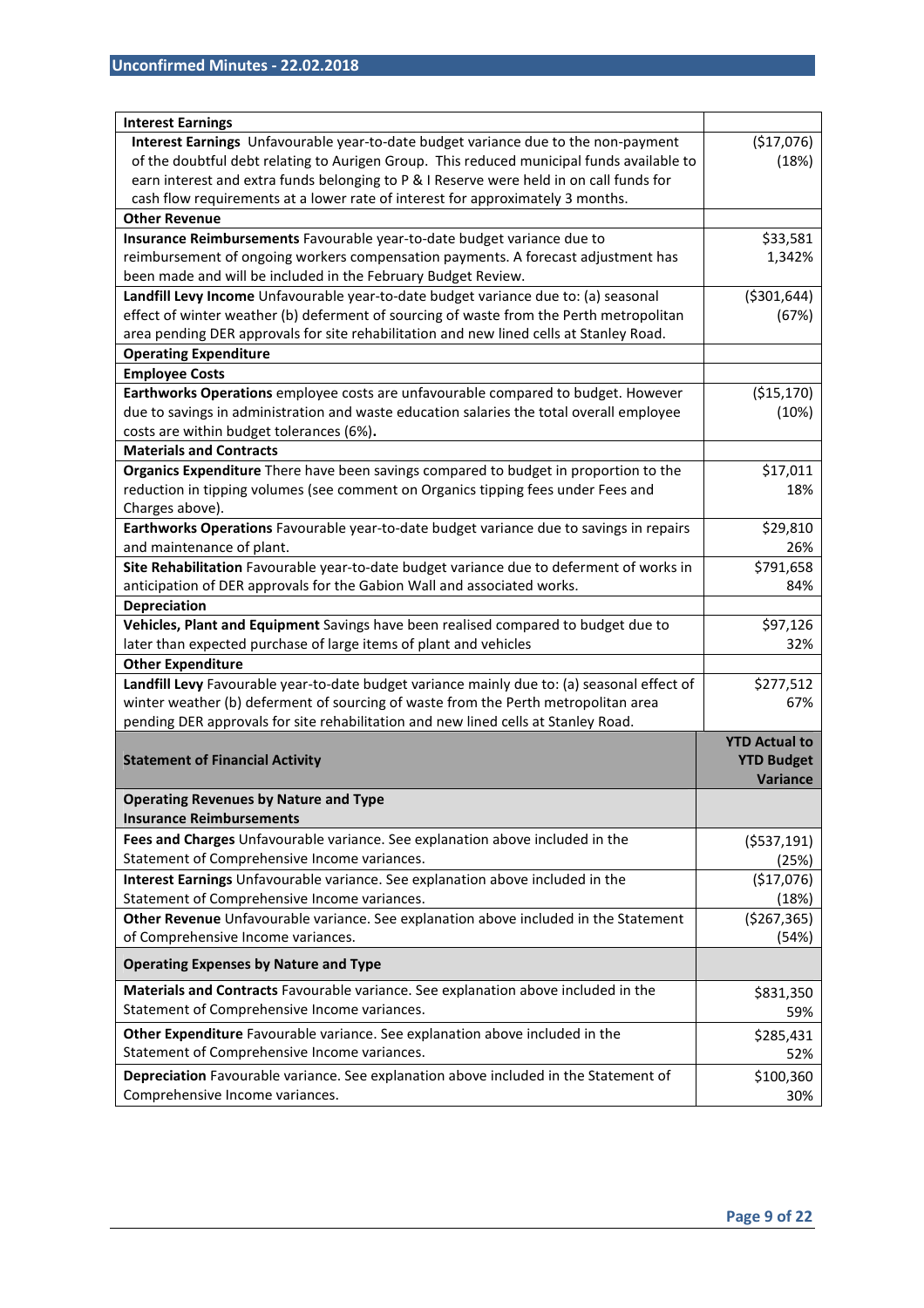| <b>Applicant / Proponent:</b>  | Internal                                                              |   |                             |  |  |
|--------------------------------|-----------------------------------------------------------------------|---|-----------------------------|--|--|
| <b>Responsible Officer:</b>    | Chris Welham, Accountant                                              |   |                             |  |  |
| <b>Responsible Manager:</b>    | David Ransom, Manager Finance                                         |   |                             |  |  |
| Executive:                     | Tony Battersby, Chief Executive Officer                               |   |                             |  |  |
|                                | Advocacy                                                              | ⊠ | Review                      |  |  |
| <b>Authority / Discretion:</b> | Executive/Strategic                                                   | ⊠ | Quasi-Judicial              |  |  |
|                                | Legislative                                                           | ⊠ | <b>Information Purposes</b> |  |  |
| Attachment(s):                 | Attachment 2 - Financial Statements for Period Ending 31 January 2018 |   |                             |  |  |
|                                | $(A$ ppendices $1 - 8$                                                |   |                             |  |  |

#### **11.2 Financial Statements for the period ending 31 January 2018**

#### *Summary*

The following comments are provided on the key elements of Council's Financial Performance:

#### 1. Statement of Comprehensive Income **(attached at Appendix 1)**

a. Year-to-date Financial Performance to 31 January 2018

|                                | <b>ACTUAL</b> | <b>BUDGET</b> | <b>VARIANCE</b> |              |
|--------------------------------|---------------|---------------|-----------------|--------------|
| Year-to-date Income            | 2,288,810     | 3,268,342     | (979, 532)      | Unfavourable |
| Year-to-date Expenditure       | 2,279,093     | 3,732,951     | 1,456,858       | Favourable   |
| Year-to-date Operating Surplus | 12,717        | (464, 609)    | 477,326         | Favourable   |

#### 2. Statement of Financial Activity **(attached at Appendix 3)**

Closing Funding Surplus/Deficit) to 30 June 2018 is forecast at \$128K, \$67K lower than the original budgeted surplus as detailed in the February Budget review.

#### 3. Capital Works **(attached at Appendix 4)**

|                                  | <b>ACTUAL</b> | <b>BUDGET</b> | <b>VARIANCE</b> |            |
|----------------------------------|---------------|---------------|-----------------|------------|
| Year-to-date Capital Expenditure | 641.574       | 687,672       | 46.098          | Favourable |

#### 4. Statement of Financial Position **(attached at Appendix 5)**

|         | Current Assets of \$6,764,369 includes: | Year-to-date | <b>Forecast</b> |
|---------|-----------------------------------------|--------------|-----------------|
| $\circ$ | Cash and Cash Equivalents               | 6,364,972    | 5,174,818       |
| $\cap$  | Trade and Other Receivables             | 392.924      | 300,000         |
| $\circ$ | Prepayments                             | 5.361        |                 |
|         | Inventories                             | 1.112        | 2,000           |

|        | Current Liabilities of \$473,886 includes: |         |         |
|--------|--------------------------------------------|---------|---------|
|        | Trade and Other Payables                   | 256.381 | 209.569 |
| $\cap$ | Provisions                                 | 217.505 | 179.882 |

| Working Capital (Current Assets less Current Liabilities) is: | 6.290.483  | 5,087,367  |  |  |
|---------------------------------------------------------------|------------|------------|--|--|
| Equity (Total Assets less Total Liabilities) is               | 10.755.848 | 11,311,071 |  |  |
| Reserves of \$4,770,738 includes:                             |            |            |  |  |
| Plant and Infrastructure Reserve                              | 215.655    | 809,408    |  |  |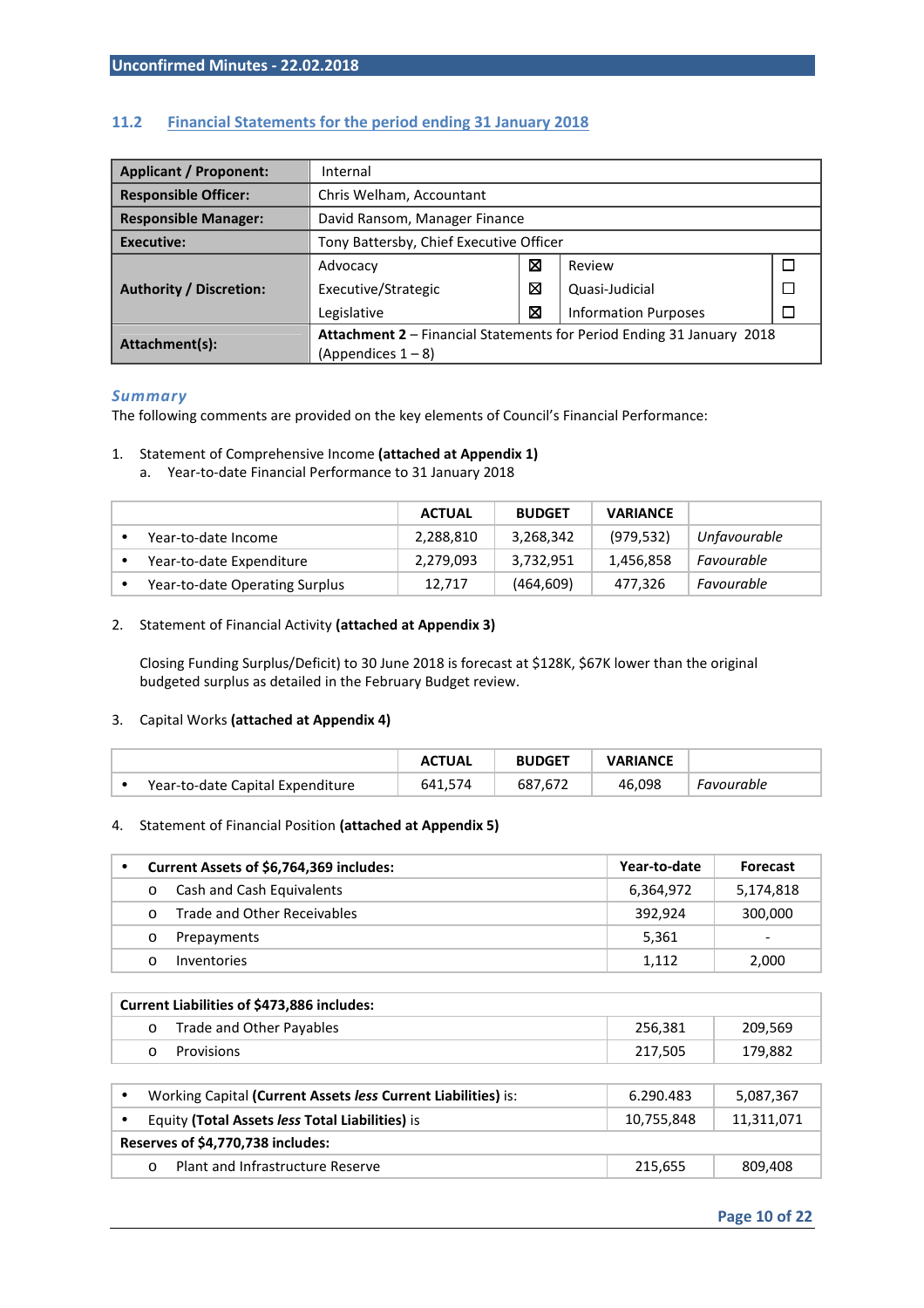|         | Site Post Closure Rehabilitation Reserve            | 2.701.001 | 1,388,483 |
|---------|-----------------------------------------------------|-----------|-----------|
|         | Waste Minimisation Reserve                          | 259.598   | 368,385   |
| $\circ$ | <b>Stanley Road Lined Cell Construction Reserve</b> | 548.059   | 555.018   |
|         | <b>Organics Processing Reserve</b>                  | 1,046,425 | 28.747    |

#### 5. Investments

|          | Total of \$6,238,978 includes: |                   |                  |                                        |  |  |
|----------|--------------------------------|-------------------|------------------|----------------------------------------|--|--|
|          |                                | Invested Funds \$ | % of Total Funds | Max % of Total Funds<br><b>Allowed</b> |  |  |
| $\Omega$ | <b>Bankwest</b>                | 681,241           | 11               | 50                                     |  |  |
| $\Omega$ | Commonwealth Bank              | 1,208,577         | 19               | 75                                     |  |  |
| $\Omega$ | National Australia Bank        | 2,340,260         | 38               | 75                                     |  |  |
| $\circ$  | Westpac                        | 2,008,900         | 32               | 75                                     |  |  |
|          | <b>TOTAL:</b>                  | 6,238,978         | 100              |                                        |  |  |

Funds which are not required for payment of creditors are invested as interest bearing Term Deposits for 1 to 3 months. Quotations are obtained to ensure the best interest rate is received. Interest earnings are shown in the financial statements.

#### *Executive Recommendation*

#### **That Council:**

Receive and accept the Financial Statements for period ending 31 January 2018 as presented to Council.

#### **COUNCIL DECISION:**

**MOVED BY: Cr Betty McCleary SECONDED BY: Cr Peter Monagle** 

**RESULT: CARRIED / LOST – 5/0** 

**RESOLUTION: OC220218-1526** 

#### *Background*

A financial management report is provided to Councillors on a monthly basis which includes the following summaries:

- Statement of Comprehensive Income **(attached at Appendix 1)**
- Banksia Road Operations **(attached at Appendix 2)**
- Statement of Financial Activity **(attached at Appendix 3)**
- Capital Works Expenditure Summary **(attached at Appendix 4)**
- Statement of Financial Position **(attached at Appendix 5)**
- Statement of Net Current Assets **(attached at Appendix 6)**
- Fees and Charges Summary **(attached at Appendix 7)**
- Debtors Report **(attached at Appendix 8)**

#### *Legislative Compliance*

In accordance with the provisions of Section 6.4 of the Local Government Act 1995 and Regulations 34(1) of the Local Government (Financial Management) Regulations 1996, a Local Government is to prepare each month a Statement of Financial Activity (Attached at Appendix 3) reporting on the revenue and expenditure as set out in the annual budget under Regulations 22 (1) (d) for this month.

At the Council Meeting on 27 July 2017, Council adopted that a variance between actual and budget-to-date of greater than or equal to 10% and \$15,000 is considered to be a material variance for reporting purposes in the Statement of Financial Activity for 2017/18.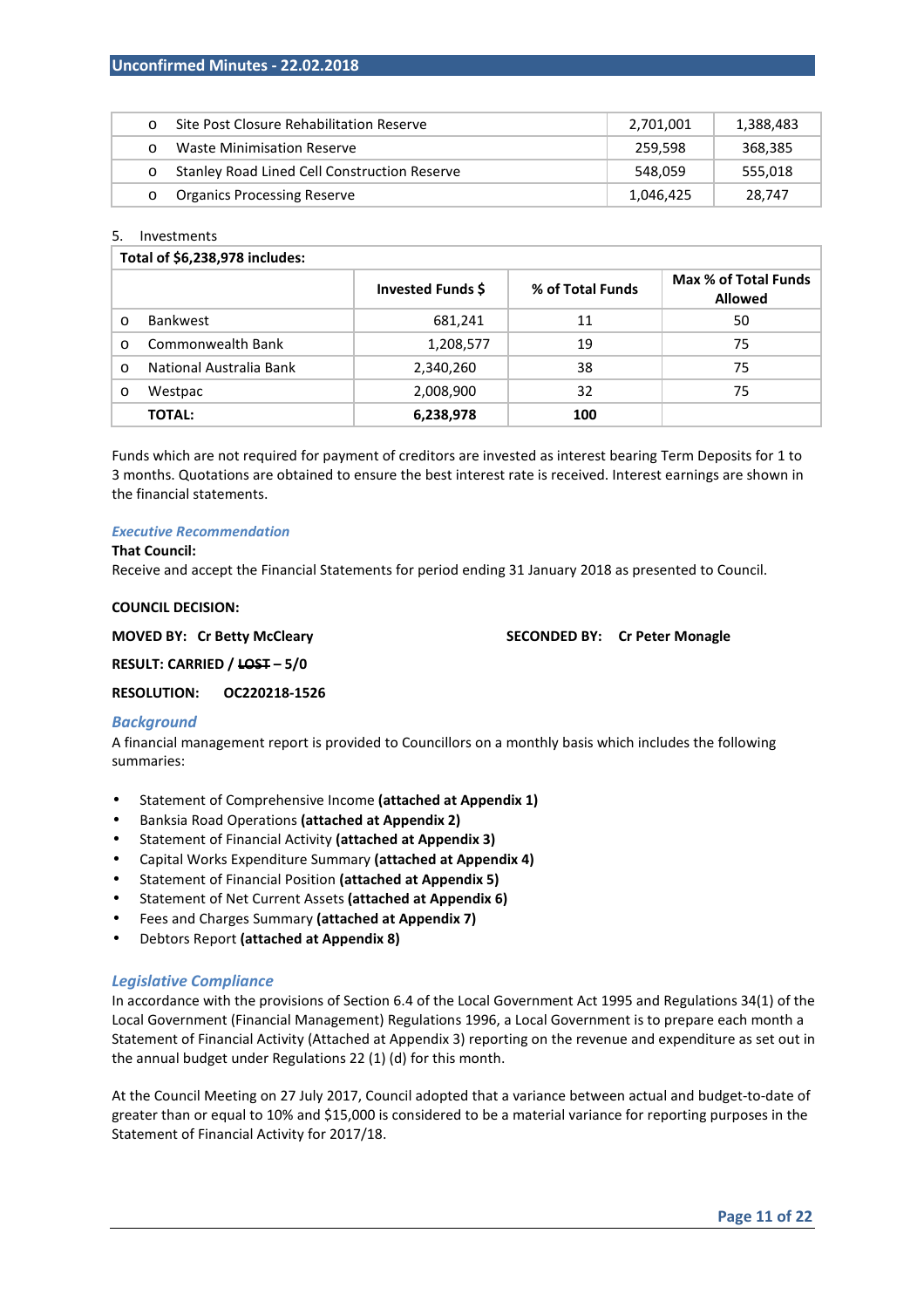The following is an explanation of significant variances identified in the Statement of Comprehensive Income and the Statement of Financial Activity:

|                                                                                                                                  | <b>YTD Actual</b> |
|----------------------------------------------------------------------------------------------------------------------------------|-------------------|
|                                                                                                                                  | to YTD            |
| <b>Statement of Comprehensive Income</b>                                                                                         | <b>Budget</b>     |
|                                                                                                                                  | Variance          |
| <b>Operating Income</b>                                                                                                          |                   |
| <b>Fees and Charges</b>                                                                                                          |                   |
| Casual Tipping Fees Unfavourable year-to-date budget variance due to deferment of sourcing                                       | ( \$565, 910)     |
| of waste from the Perth metropolitan area pending DWER approvals for site rehabilitation and<br>new lined cells at Stanley Road. | (42%)             |
| Cardboard/Plastic Recycling The purchase of the new shredder has increased capacity and the                                      | \$21,480          |
| amount of cardboard available for sale.                                                                                          | 460%              |
| Banksia Road Organics Tipping fees Tonnages are unfavourable compared to budget. This                                            | (527, 480)        |
| amount is partly offset by savings in Organics Expenditure as detailed below. Green waste has                                    | (13%)             |
| been diverted from Banksia Road to Stanley Road and is included in Casual Tipping Fees                                           |                   |
| income. The effect of this is estimated at \$20,000.                                                                             |                   |
| <b>Interest Earnings</b>                                                                                                         |                   |
| Interest Earnings Unfavourable year-to-date budget variance due to the non-payment of the doubtf(\$20,633)                       |                   |
| debt relating to Aurigen Group. This reduced municipal funds available to earn interest and extra funds (19%)                    |                   |
| belonging to P & I Reserve were held in on call funds for cash flow requirements at a lower rate of interest                     |                   |
| for approximately 3 months.                                                                                                      |                   |
| <b>Other Revenue</b>                                                                                                             |                   |
| Insurance Reimbursements Favourable year-to-date budget variance due to reimbursement                                            | \$33,164          |
| of ongoing workers compensation payments. A forecast adjustment has been made and has                                            | 1,136%            |
| been included in the February Budget Review.                                                                                     |                   |
| Landfill Levy Income Unfavourable year-to-date budget variance due to: (a) seasonal effect of                                    | ( \$370, 361)     |
| winter weather (b) deferment of sourcing of waste from the Perth metropolitan area pending                                       | (71%)             |
| DWER approvals for site rehabilitation and new lined cells at Stanley Road.                                                      |                   |
| <b>Operating Expenditure</b>                                                                                                     |                   |
| <b>Materials and Contracts</b>                                                                                                   |                   |
| Organics Expenditure There have been savings compared to budget in proportion to the                                             | \$22,503          |
| reduction in tipping volumes (see comment on Organics tipping fees under Fees and Charges                                        | 25%               |
| above).                                                                                                                          |                   |
| Earthworks Operations Favourable year-to-date budget variance due to savings in repairs and                                      | \$38,005          |
| maintenance of plant.                                                                                                            | 29%               |
| Site Rehabilitation Favourable year-to-date budget variance due to deferment of works in                                         | \$1,002,315       |
| anticipation of DWER approvals for the Gabion Wall and associated works.                                                         | 86%               |
| Depreciation                                                                                                                     |                   |
| Vehicles, Plant and Equipment Savings have been realised compared to budget due to later                                         | \$111,659         |
| than expected purchase of large items of plant and vehicles                                                                      | 32%               |
| <b>Other Expenditure</b>                                                                                                         |                   |
| Landfill Levy Favourable year-to-date budget variance mainly due to: (a) seasonal effect of                                      | \$304,312         |
| winter weather (b) deferment of sourcing of waste from the Perth metropolitan area pending                                       | 63%               |
| DER approvals for site rehabilitation and new lined cells at Stanley Road.                                                       |                   |

| <b>Statement of Financial Activity</b>                                                      |                 |
|---------------------------------------------------------------------------------------------|-----------------|
|                                                                                             |                 |
|                                                                                             | <b>Variance</b> |
| <b>Operating Revenues by Nature and Type</b>                                                |                 |
| <b>Insurance Reimbursements</b>                                                             |                 |
| Fees and Charges Unfavourable variance. See explanation above included in the Statement of  | (5630, 436)     |
| Comprehensive Income variances.                                                             | (25%)           |
| Interest Earnings Unfavourable variance. See explanation above included in the Statement of | (\$20,633)      |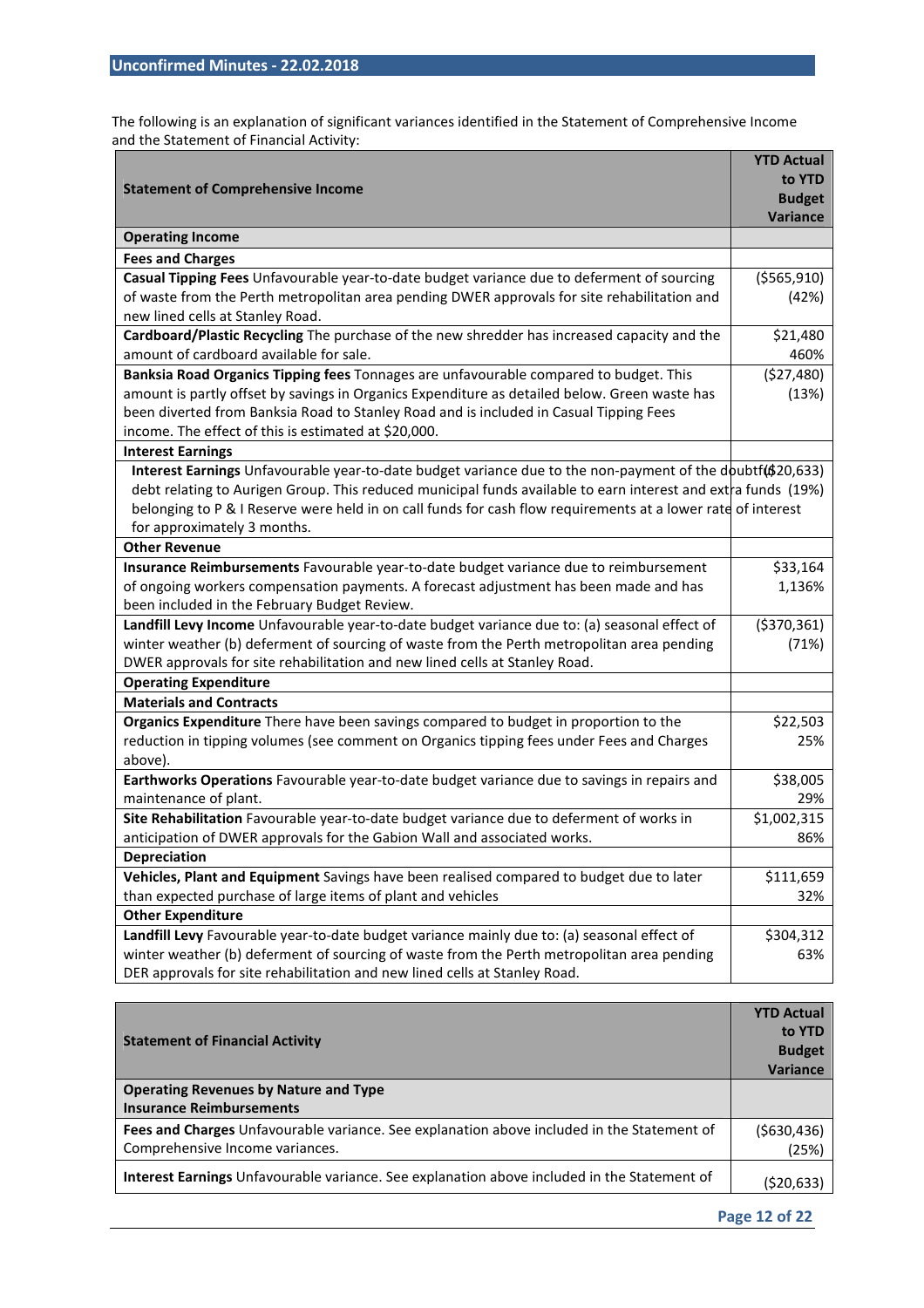| Comprehensive Income variances.                                                                | (19%)       |
|------------------------------------------------------------------------------------------------|-------------|
| <b>Other Revenue</b> Unfavourable variance. See explanation above included in the Statement of | (5342, 915) |
| Comprehensive Income variances.                                                                | (60%)       |
| <b>Operating Expenses by Nature and Type</b>                                                   |             |
| Materials and Contracts Favourable variance. See explanation above included in the             | \$1,072,695 |
| Statement of Comprehensive Income variances.                                                   | 63%         |
| Other Expenditure Favourable variance. See explanation above included in the Statement of      | \$314,847   |
| Comprehensive Income variances.                                                                | 49%         |
| Depreciation Favourable variance. See explanation above included in the Statement of           | \$115,433   |
| Comprehensive Income variances.                                                                | 29%         |

#### **11.3 Summary of Accounts paid for period ending 31 December 2017**

| <b>Applicant / Proponent:</b>  | Internal                                                              |                               |                             |  |  |
|--------------------------------|-----------------------------------------------------------------------|-------------------------------|-----------------------------|--|--|
| <b>Responsible Officer:</b>    | Chris Welham, Accountant                                              |                               |                             |  |  |
| <b>Responsible Manager:</b>    |                                                                       | David Ransom, Manager Finance |                             |  |  |
| Executive:                     | Tony Battersby, Chief Executive Officer                               |                               |                             |  |  |
|                                | Advocacy                                                              | ⊠                             | Review                      |  |  |
| <b>Authority / Discretion:</b> | Executive/Strategic                                                   | ⊠                             | Quasi-Judicial              |  |  |
|                                | Legislative                                                           | 図                             | <b>Information Purposes</b> |  |  |
| Attachment(s):                 | Attachment 3 - Summary of Accounts paid for period ending 31 December |                               |                             |  |  |
|                                | 2017                                                                  |                               |                             |  |  |

#### *Summary*

Section 13 (2) of Government (Financial Management) Regulations 1996 require that where Local Government has delegated to the CEO the exercise of its power to make payments from the municipal fund or the trust fund or the trust fund, a list of accounts paid by the CEO is to be prepared each month showing detail for each account paid since such list was prepared. This item is presented to Council to advice of payments made for December 17

#### *Officer Recommendation*

#### **That Council:**

Receive and accept the Summary of Accounts paid for period ending 31 December 2017 as presented to Council.

#### **COUNCIL DECISION:**

#### **MOVED BY: Cr Anita Shortland SECONDED BY: Cr Peter Monagle**

**RESULT: CARRIED / LOST – 5/0** 

**RESOLUTION: OC220218-1527** 

*Background*  As noted in Summary.

#### *Officer Comment*

The attachment details all payments made for 31 December 2017

*Consultation*  Nil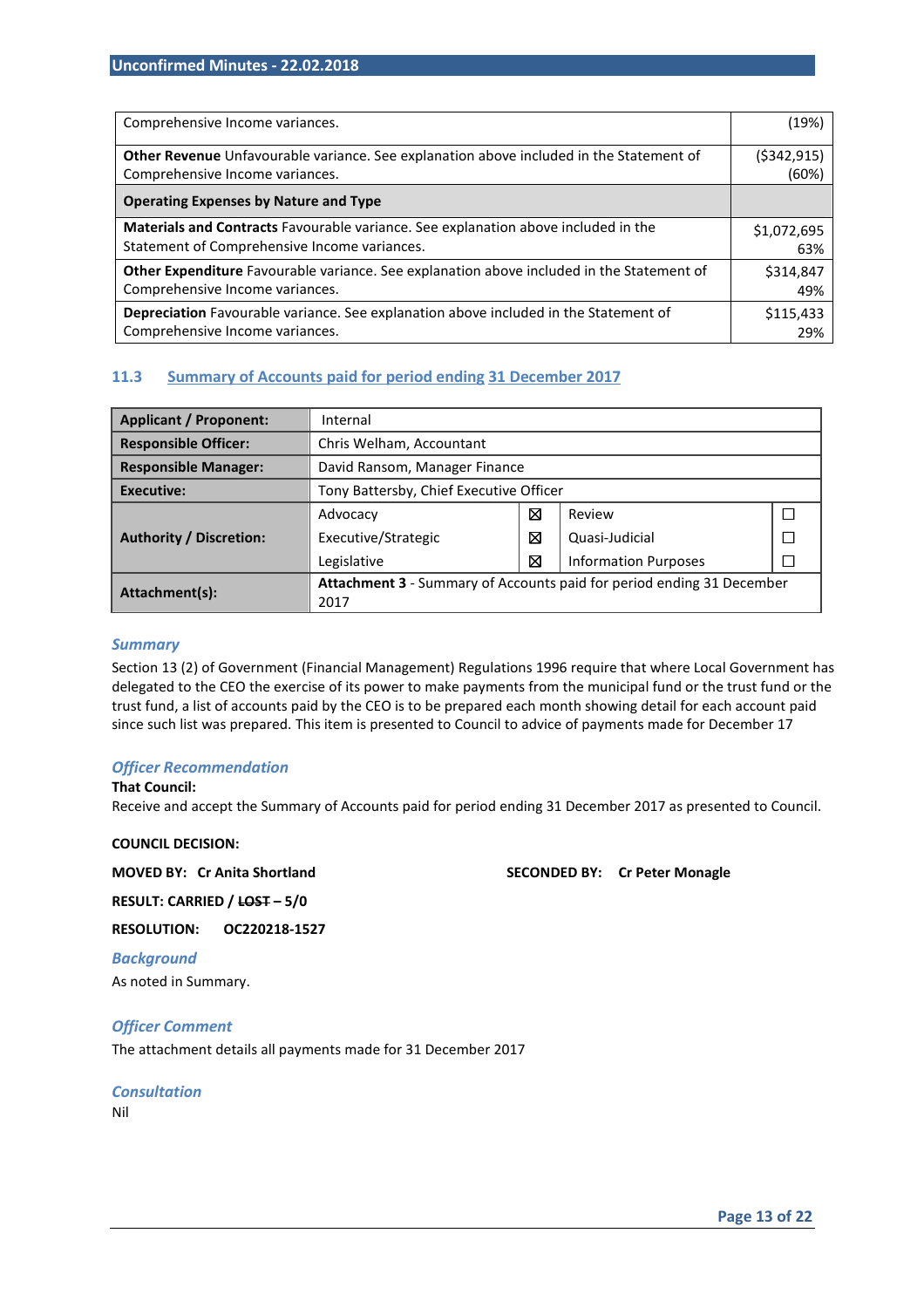#### *Financial Implications*

As per the declaration within the schedule summary, the accounts have been checked and are fully supported by vouchers and invoices and which have been duly certified as to the receipt of goods and the rendition of service and as to prices, computation and costing(s). Sufficient allocations are contained within the 2017/2018 budget to cover payment of the accounts.

#### *Statutory Environment*

Sections 12 and 13 of the Local Government (Financial Management) Regulations 1996 Apply.

*Strategic Implications*  Nil

*Policy Implications*  Nil

*Voting Requirement* 

Simple Majority

#### **11.4 Summary of Accounts paid for period** ending **31 January 2018**

| <b>Applicant / Proponent:</b>  | Internal                                                                  |   |                             |  |
|--------------------------------|---------------------------------------------------------------------------|---|-----------------------------|--|
| <b>Responsible Officer:</b>    | Chris Welham, Accountant                                                  |   |                             |  |
| <b>Responsible Manager:</b>    | David Ransom, Manager Finance                                             |   |                             |  |
| <b>Executive:</b>              | Tony Battersby, Chief Executive Officer                                   |   |                             |  |
|                                | Advocacy                                                                  | ⊠ | Review                      |  |
| <b>Authority / Discretion:</b> | Executive/Strategic                                                       | ⊠ | Quasi-Judicial              |  |
|                                | Legislative                                                               | ⊠ | <b>Information Purposes</b> |  |
| Attachment(s):                 | Attachment 4 - Summary of Accounts paid for period ending 31 January 2018 |   |                             |  |

#### *Summary*

Section 13 (2) of Government (Financial Management) Regulations 1996 require that where Local Government has delegated to the CEO the exercise of its power to make payments from the municipal fund or the trust fund or the trust fund, a list of accounts paid by the CEO is to be prepared each month showing detail for each account paid since such list was prepared. This item is presented to Council to advice of payments made for 31 January 2018

#### *Officer Recommendation*

#### **That Council:**

Receive and accept the Summary of Accounts paid for period ending 31 January 2018 as presented to Council.

#### **COUNCIL DECISION:**

**MOVED BY: Cr Peter Monagle SECONDED BY: Cr Betty McCleary** 

**RESULT: CARRIED / LOST – 5/0** 

**RESOLUTION: OC220218-1528** 

#### *Background*

As noted in Summary.

#### *Officer Comment*

The attachment details all payments made for 31 January 2018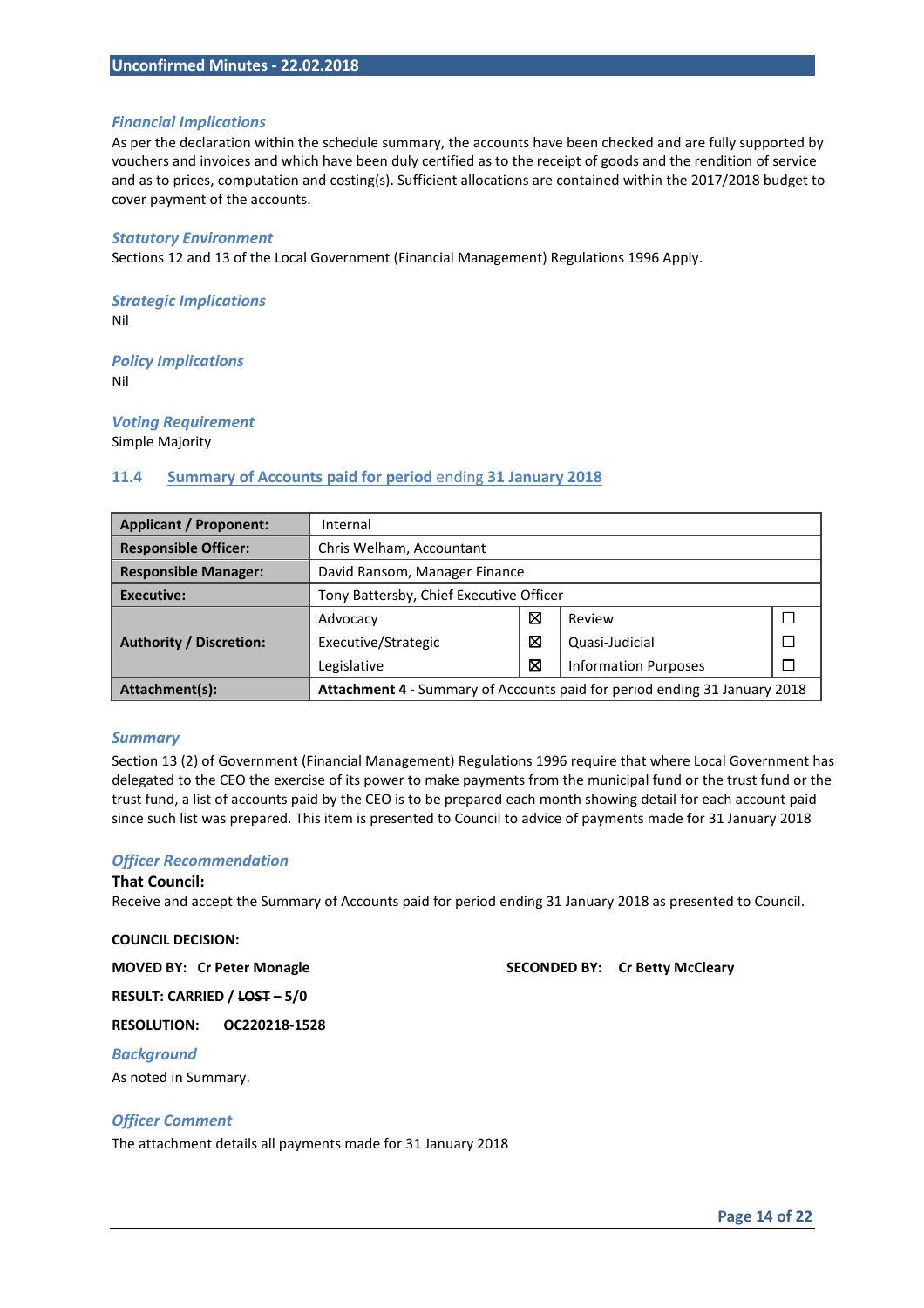#### *Consultation*

Nil

#### *Financial Implications*

As per the declaration within the schedule summary, the accounts have been checked and are fully supported by vouchers and invoices and which have been duly certified as to the receipt of goods and the rendition of service and as to prices, computation and costing(s). Sufficient allocations are contained within the 2017/2018 budget to cover payment of the accounts.

#### *Statutory Environment*

Sections 12 and 13 of the Local Government (Financial Management) Regulations 1996 Apply.

#### *Strategic Implications*  Nil

*Policy Implications* 

Nil

#### *Voting Requirement*  Simple Majority

### **11.5 Budget Review 2017/2018**

| <b>Applicant / Proponent:</b>  | Internal                                                                |   |                             |   |  |
|--------------------------------|-------------------------------------------------------------------------|---|-----------------------------|---|--|
| <b>Responsible Officer:</b>    | Chris Welham, Accountant                                                |   |                             |   |  |
| <b>Responsible Manager:</b>    | David Ransom, Manager Finance                                           |   |                             |   |  |
| Executive:                     | Tony Battersby, Chief Executive Officer                                 |   |                             |   |  |
|                                | Advocacy                                                                | ⊠ | Review                      | ⊠ |  |
| <b>Authority / Discretion:</b> | Executive/Strategic                                                     | ⊠ | Quasi-Judicial              |   |  |
|                                | Legislative                                                             | ⊠ | <b>Information Purposes</b> |   |  |
| Attachment(s):                 | Budget Review 2017/2018 - Appendices 1 to 6 (included in the Appendices |   |                             |   |  |
|                                | Financial Statements for the Period Ending 31 January 2018)             |   |                             |   |  |

#### *Purpose*

To consider and adopt the Budget Review as presented in the Statement of Financial Activity for the period 1 July 2017 to 31 January 2018.

#### *Officer Recommendation*

#### **That Council:**

That Council adopt the budget review with the following variations for the period 1 July 2017 to 31 January 2018 and amend the budget accordingly:

| <b>Current Adopted Budgeted Closing Funds</b>      |              |
|----------------------------------------------------|--------------|
| Variance between actual and budgeted opening funds | (52,993)     |
| <b>Operating Income</b>                            |              |
| Increase in Waste Education Contributions          | \$11,371     |
| Decrease in Casual Tipping Fees                    | (\$954,213)  |
| Increase in Sales of Scrap Metal                   | \$10,003     |
| Decrease in City of Bunbury Disposals              | ( \$50, 825) |
| Decrease in Shire of Harvey Disposals              | ( \$26,055)  |
| Increase in Shire of Harvey Tip Passes Revenue     | \$15,941     |
| Increase in Cardboard/Plastic Recycling Revenue    | \$31,031     |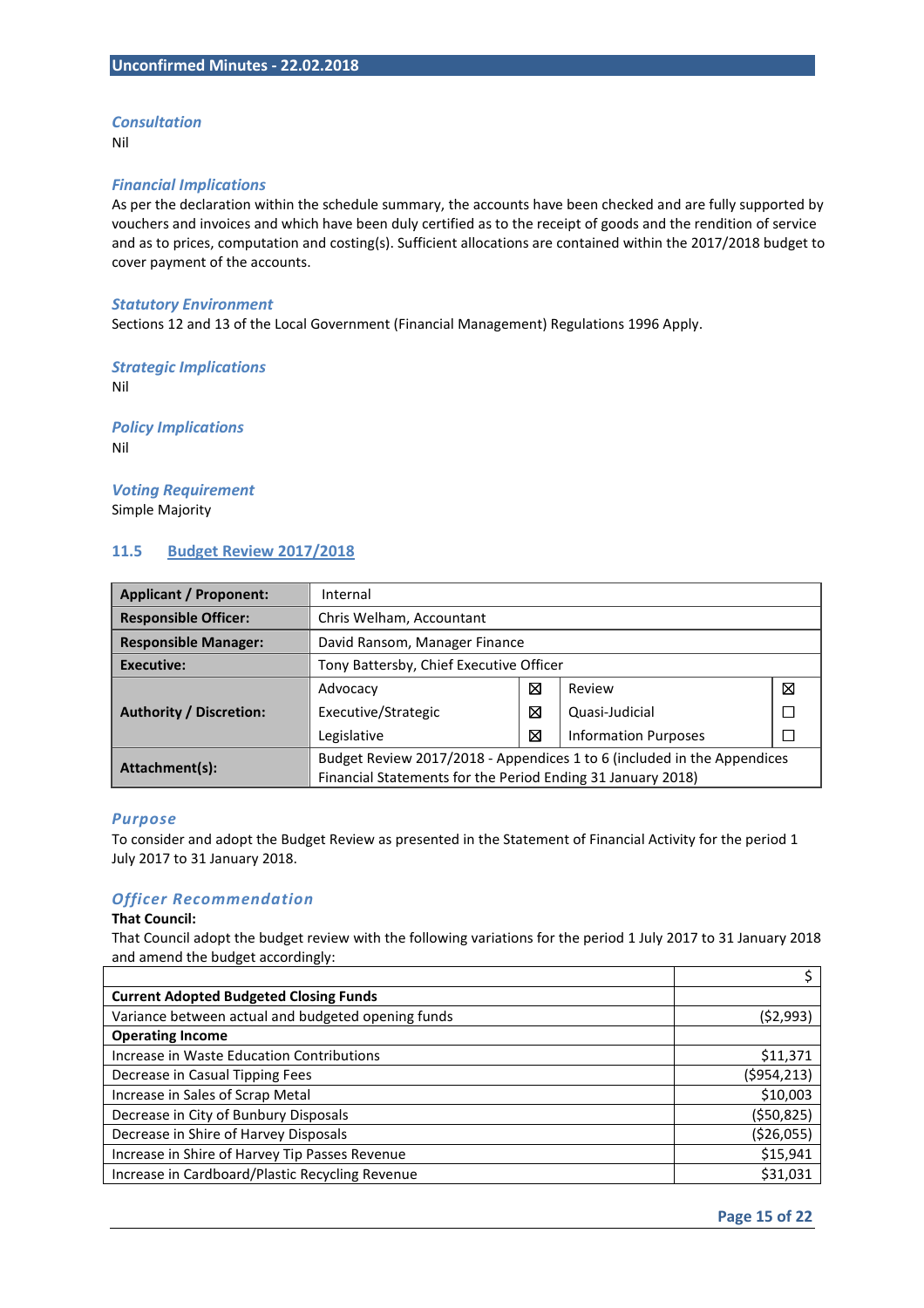| Decrease in Banksia Road Organics Fees                            | (\$20,000)     |
|-------------------------------------------------------------------|----------------|
| Decrease in Waste Minimisation Income                             | (\$17,605)     |
| Decrease in Interest Earnings                                     | (\$20,000)     |
| Increase in Insurance Reimbursements                              | \$35,000       |
| Increase in Parental Leave Reimbursements                         | \$4,308        |
| Decrease in Contributions to e-Waste Disposal                     | (56,001)       |
| Decrease in Landfill Levy income                                  | ( \$710,001)   |
| Increase in Bad Debts Recovered                                   | \$450          |
| <b>Operating Expenditure</b>                                      |                |
| Increase in General Employee Costs                                | (55, 304)      |
| Increase in Waste Education Employee Costs                        | ( \$85, 951)   |
| Decrease in Site Rehabilitation Employee Costs                    | 47,820         |
| Increase in Telephone Costs                                       | (54,960)       |
| Increase in Waste Education Advertising Expenses                  | (511, 371)     |
| Savings in Site Rehabilitation Materials and Contracts Costs      | \$158,000      |
| Savings in depreciation costs.                                    | \$160,414      |
| Savings in landfill levy costs                                    | \$653,200      |
| Increase in Landfill Licence costs                                | (54,024)       |
| <b>Capital Expenditure</b>                                        |                |
| Savings in cost of Stanley Road Infrastructure                    | \$3,000,000    |
| Savings in purchase of CEO vehicle                                | \$9,512        |
| Savings in purchase of Shredder                                   | \$14,000       |
| Savings in cost of Electronic GPS Landfill Management System      | \$32,100       |
| Extra cost of Verandas on Gatehouse/Amenities Building            | (57,500)       |
| Extra Cost of Telehandler replacement                             | (57, 574)      |
| Stanley Road Infrastructure Preliminary Works                     | (57, 400)      |
| <b>Capital Revenue</b>                                            |                |
| Reduction in State Grant Funding                                  | ( \$3,000,000) |
| Reduction in trade-in amount for CEO vehicle                      | ( \$11,819)    |
| Reduction in trade-in amount for Telehandler                      | (57,000)       |
| Sale of miscellaneous assets                                      | \$136          |
| <b>Transfers to Reserve</b>                                       |                |
| Decrease in transfers to Site Post Closure Rehabilitation Reserve | \$861,000      |
| Decrease in transfers to Plant & Infrastructure reserve           | \$7,000        |
| <b>Transfers from Reserve</b>                                     |                |
| Decrease in transfers from Waste Minimisation Reserve             | (\$14,000)     |
| Increase in transfers from Plant and Infrastructure Reserve       | \$16,881       |
| <b>Add Non-Cash Items</b>                                         | ( \$160, 414)  |
| Decrease in Budget surplus closing Funds as at 30 June 2018       | ( \$66, 843)   |

#### **COUNCIL DECISION:**

**MOVED BY: Cr Betty McCleary SECONDED BY: Cr Peter Monagle 32 SECONDED BY: Cr Peter Monagle** 

**RESULT: CARRIED / LOST – 5/0** 

**RESOLUTION: OC220218-1529** 

#### *Background*

A Statement of Financial Activity incorporating year to date budget variations and forecasts to 30 June 2018 for the period ending 31 January 2018 is presented for Council to consider. The *Local Government (Financial Management) Regulations 1996,* regulation 33A as amended, requires that local governments conduct a budget review between 1 January and 31 March in each financial year. A copy of the review and determination is to be provided to the Department of Local Government within 30 days of the adoption of the review.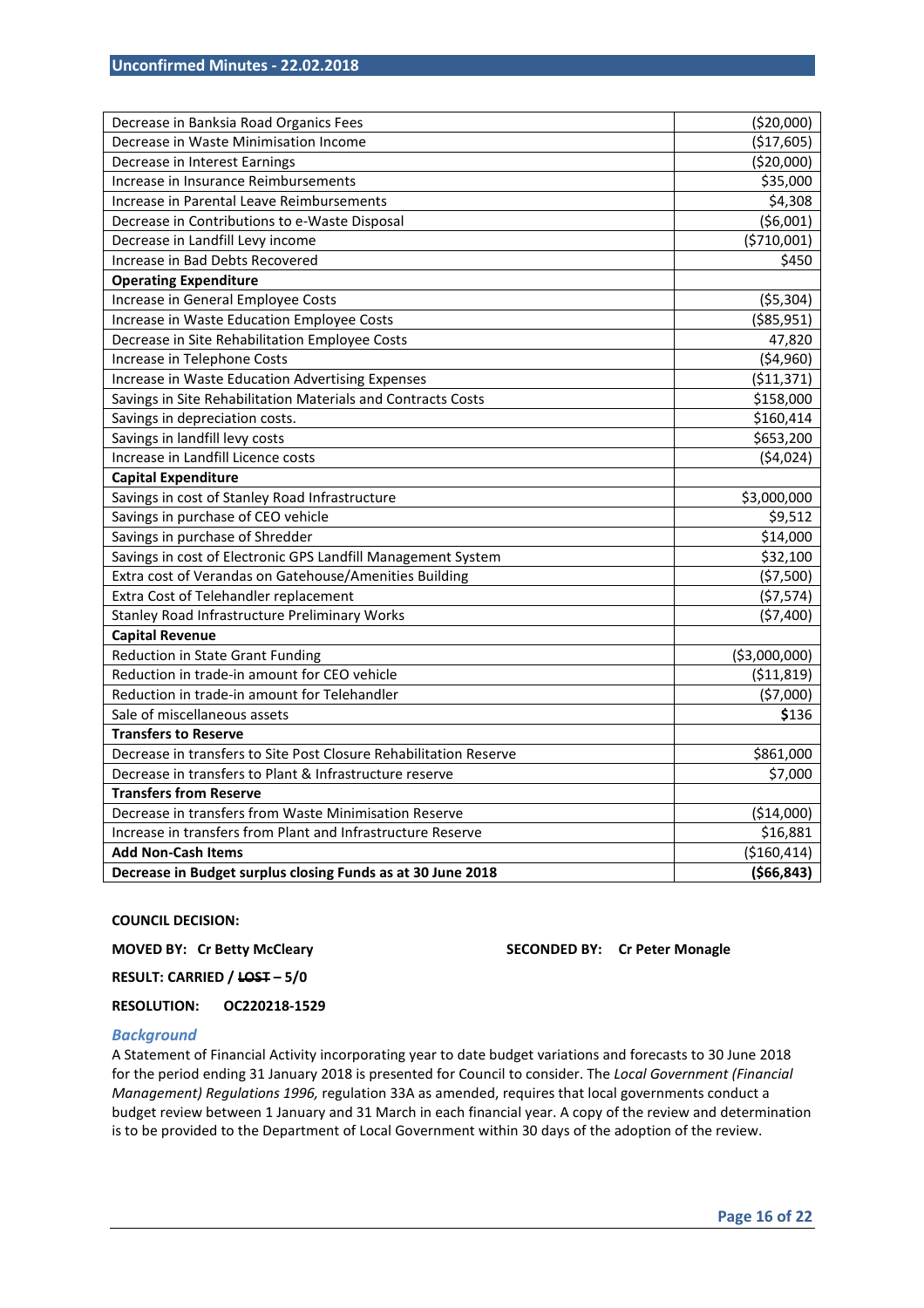#### *Details*

The budget review has been prepared to include information required by the *Local Government Act 1995*, Local Government (Financial Management) Regulations 1996 and Australian Accounting Standards. The review will increase the Operating Deficit from \$620,363 to \$1,389,134, an increase of \$768,772. This is mainly due to a decrease in Casual Tipping Fees of \$954K and savings in both Site Rehabilitation Costs (\$158K) and Depreciation Expenses (\$160K).

This increase in the deficit has been offset by a reduction in Transfers to Reserve of \$870K and capital expenditure decreasing by \$3,033,138, mainly due to the withdrawal of State Grant monies budgeted to be used for Stanley Road Infrastructure (\$3M).

As a result of the above changes the budgeted closing funds as at 30 June 2018 will decrease from a surplus of \$195,565 to a surplus of \$128,722, a decrease of \$66,843.

The following supporting documents are attached for the period ending 31 January 2018:

- Statement of Comprehensive Income (**attached** at Appendix 1)
- Banksia Road Operations (**attached** at Appendix 2)
- Statement of Financial Activity (**attached** at Appendix 3)
- Capital Works Expenditure Summary (**attached** at Appendix 4)
- Balance Sheet Summary (**attached** at Appendix 5)
- Statement of Net Current Assets (**attached** at Appendix 6)

Features of the budget review include:

|                                                                                                                                                                                                                           | \$          |
|---------------------------------------------------------------------------------------------------------------------------------------------------------------------------------------------------------------------------|-------------|
| <b>Current Adopted Budgeted Closing Funds</b>                                                                                                                                                                             |             |
| Variance between actual and budgeted opening funds                                                                                                                                                                        | (52,993)    |
| <b>Budget Review Changes:</b>                                                                                                                                                                                             |             |
| <b>Operating Income</b>                                                                                                                                                                                                   | \$          |
| <b>Contributions</b>                                                                                                                                                                                                      |             |
| Waste Education Contributions This Revenue has been increased by the Recycled Art<br>Competition grant (\$4,100) and Funding from the Keep Australia Beautiful Council<br>(57, 271).                                      | \$11,371    |
|                                                                                                                                                                                                                           |             |
| <b>Fees and Charges</b>                                                                                                                                                                                                   |             |
| Casual Tipping Fees Reduction in Casual tipping revenue due to the deferment of<br>sourcing waste from the Perth metropolitan area pending DWER approvals for site<br>rehabilitation and new lined cells at Stanley Road. | (5954, 213) |
| Sale of Scrap Metal Sales of scrap metal is expected to increase due to an increase in<br>the market price.                                                                                                               | \$10,003    |
| Disposal - City of Bunbury City of Bunbury disposals are expected to reduce in line<br>with year-to date actuals. Annual tonnage is projected to reduce by 950 tonnes<br>compared the previous financial year.            | (550, 825)  |
| Disposal - Shire of Harvey Shire of Harvey disposals are expected to reduce in line<br>with year-to date actuals. Annual tonnage is projected to reduce by 450 tonnes<br>compared the previous financial year.            | ( \$26,055) |
| Shire of Harvey Tip Passes There has been an increase in the number of residents<br>utilising their tip passes.                                                                                                           | \$15,941    |
| Cardboard/Plastic Recycling: Cardboard quantities received have increased since the<br>purchase of the new Shredder.                                                                                                      | \$31,031    |
| Banksia Road Organics Tipping Fees Banksia Road tipping fee income is expected to<br>reduce due to green waste is being diverted to Stanley Road.                                                                         | ( \$20,000) |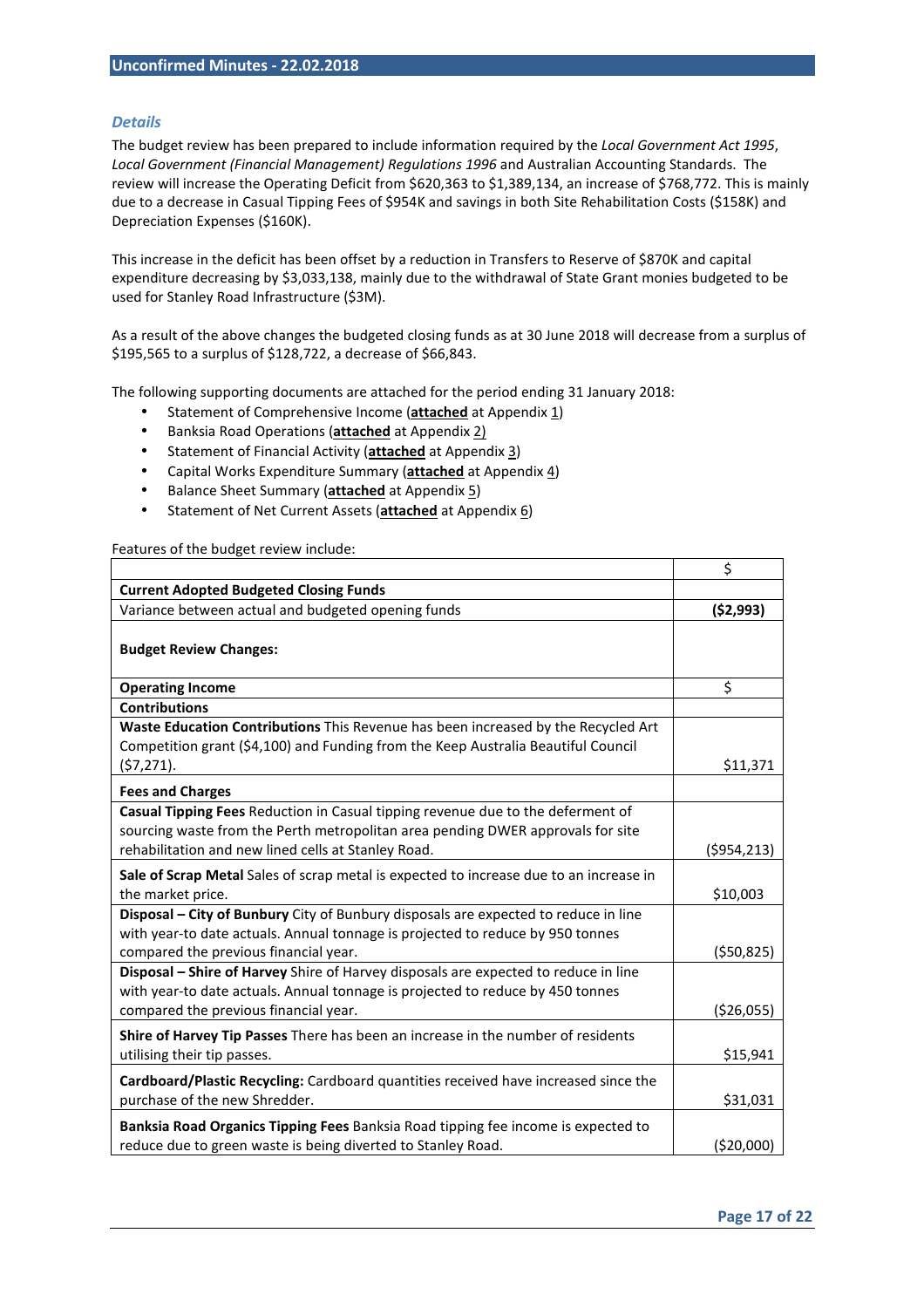| Waste Minimisation Income is expected to decrease in line with the decrease in co-<br>mingled waste tonnages through casual tipping fees.   | (\$17,605)  |
|---------------------------------------------------------------------------------------------------------------------------------------------|-------------|
| <b>Interest Earnings</b>                                                                                                                    |             |
| Reduction of interest income due to the non-payment of the doubtful debt relating to                                                        |             |
| Aurigen Group. This reduced municipal funds available to earn interest and extra                                                            |             |
| funds belonging to P & I Reserve were held in on call funds for cash flow requirements                                                      |             |
| at a lower rate of interest for approximately 3 months.                                                                                     | (\$20,000)  |
| <b>Other Revenue</b>                                                                                                                        |             |
| Insurance Reimbursements. Reimbursements are above budget mainly due to                                                                     |             |
| workers compensation reimbursements from the Municipal Workcare Scheme.                                                                     | \$35,000    |
| Parental Leave Reimbursements This amount is the actual amount received in July                                                             |             |
| this year to reimburse parental leave paid out.                                                                                             | \$4,308     |
| Contributions to e-Waste Disposal. Funding is no longer available.                                                                          | ( \$6,001)  |
| Landfill Levy Income Reduced income due to deferment of sourcing waste from the                                                             |             |
| Perth metropolitan area pending DWER approvals for site rehabilitation and new lined                                                        |             |
| cells at Stanley Road.                                                                                                                      | (5710,001)  |
| Bad Debts Recovered This amount was received from a debtor whose account had                                                                |             |
| previously been written off.                                                                                                                | \$450       |
| <b>Operating Expenditure</b>                                                                                                                | \$          |
| <b>Employee Costs</b>                                                                                                                       |             |
| Employee Costs General Increase in uniform costs for new and existing staff                                                                 | ( \$5,304)  |
| Waste Education Employee Costs This amount is a reallocation of the original budget                                                         |             |
| from Site Rehabilitation Employee Costs                                                                                                     | (\$85,951)  |
| Site Rehabilitation Employee Costs This amount is a reallocation of the original                                                            |             |
| budget to Site Rehabilitation Employee Costs (\$85,951) less an increase in                                                                 |             |
| rehabilitation wages of \$38,131.                                                                                                           | \$47,820    |
| <b>Materials and Contracts</b>                                                                                                              |             |
| Administration Office Expenses Telephone costs has increased this year because the                                                          |             |
| new phone system is now independent from the City of Bunbury's system, reducing                                                             |             |
| the economies of scale.                                                                                                                     | (\$4,960)   |
| Waste Education Office Expenses The advertising budget has been increased to                                                                |             |
| spend the Recycled Art Competition grant (\$4,100) and Funding from the Keep                                                                |             |
| Australia Beautiful Council (\$7,272)                                                                                                       | (511, 371)  |
| Site Rehabilitation Costs Site Rehabilitation Costs have reduced due to a saving in the<br>tender for the Gabion Wall and associated works. | \$158,000   |
| Depreciation Reduction in depreciation following Plant & Equipment revaluations                                                             |             |
| 2016/17 and timing of upgrade/purchase of new capital items                                                                                 | \$160,414   |
| <b>Other Expenditure</b>                                                                                                                    |             |
| Landfill Levy Paid This saving is in line with the decrease in waste being received from                                                    |             |
| the Perth metropolitan area (see notes on Landfill Levy Income and Casual Tipping                                                           |             |
| Fees above). This cost is fully recovered from customers.                                                                                   | \$653,200   |
| Stanley Road Landfill Licence The DWER has increased this cost in line with the                                                             |             |
| approved increase in tonnages from 50K to 100K per year.                                                                                    | (54, 024)   |
| <b>Capital Expenditure</b>                                                                                                                  |             |
| Savings in cost of Stanley Road Infrastructure (grant revenue not available)                                                                | \$3,000,000 |
| Savings in purchase of CEO vehicle                                                                                                          | \$9,512     |
| Savings in purchase of Shredder                                                                                                             | \$14,000    |
|                                                                                                                                             |             |
| Savings in cost of Electronic GPS Landfill Management System                                                                                | \$32,100    |
| Extra cost of Verandas on Gatehouse/Amenities Building                                                                                      | (\$7,500)   |
| Extra Cost of Telehandler replacement                                                                                                       | (\$7,574)   |
| Stanley Road Infrastructure Preliminary Works                                                                                               | (57, 400)   |
| <b>Capital Revenue</b>                                                                                                                      |             |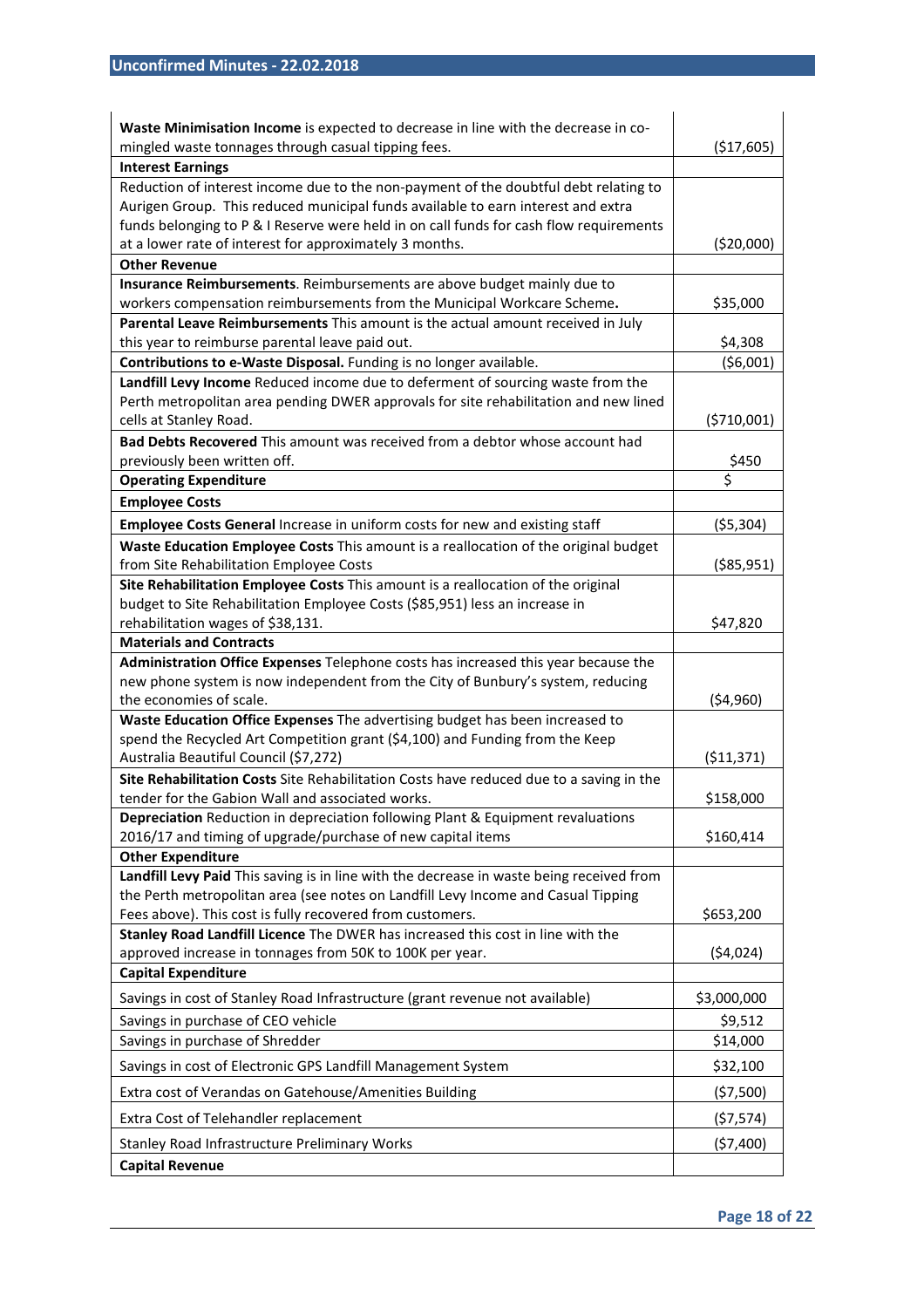| Grant Funding - State Grant now unavailable                                                 | ( \$3000,000) |
|---------------------------------------------------------------------------------------------|---------------|
| Reduction in trade-in amount for CEO vehicle                                                | (511, 819)    |
| Reduction in trade-in amount for Telehandler                                                | (57,000)      |
| Sale of miscellaneous assets                                                                | \$136         |
| Total Movement in capital revenue and expenditure                                           | \$14,455      |
| <b>Transfers to or from Reserves</b>                                                        |               |
| Decrease in transfers to Site Post Closure Rehabilitation Reserve                           | \$861,000     |
| Decrease in transfers to Plant & Infrastructure Reserve                                     | \$7,000       |
| Reduction in transfer from Waste Minimisation Reserve                                       | (\$14,000)    |
| Increase in transfers from Plant and Infrastructure Reserve                                 | \$16,881      |
| Reconciling the above adjustments to the Statement of Financial Activity by nature          |               |
| and type:                                                                                   |               |
| Deduct:                                                                                     |               |
| Depreciation saving due to asset revaluations and timing/deferment of capital<br>approvals. | (5160, 414)   |
| Decrease in Budget surplus closing Funds as at 30 June 2018                                 | (\$66,843)    |

Due to the adjustments above the closing funds have decreased by \$66,843 from \$195,565 to \$128,722.

#### *Consultation*

Tony Battersby - Chief Executive Officer.

#### *Statutory Environment*

Regulation 33A of the *Local Government (Financial Management) Regulations 1996* requires:

- (1) Between 1 January and 31 March in each year a local government is to carry out a review of its annual budget for that year.
- (2) Within 30 days after a review of the annual budget of a local government is carried out it is to be submitted to the council.
- (3) A council is to consider a review submitted to it and is to determine\* whether or not to adopt the review, any parts of the review or any recommendations made in the review. *\*Absolute majority required.*

(4) Within 30 days after a council has made a determination, a copy of the review and determination is to be provided to the Department.

#### *Policy Implications*

Nil

#### *Financial Implications*  Specific financial implications are as outlined in this report.

#### *Voting Requirement*

Absolute Majority required

#### *Comment*

The closing funds remain in surplus as a result of this budget review with a decrease of \$66,843. Estimated closing surplus is now \$128,722.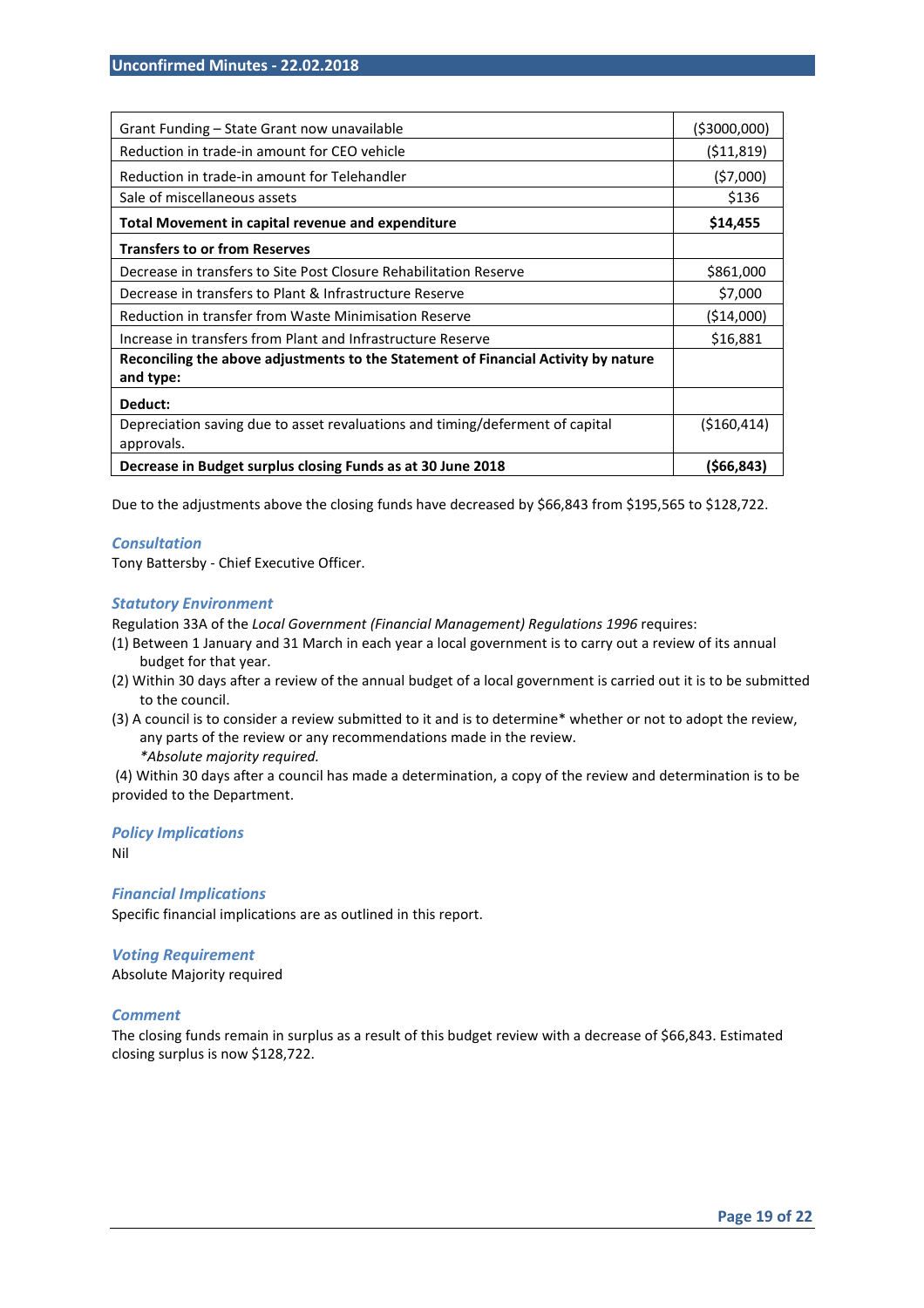#### **11.6 UPDATED – Purchasing Policy**

| <b>Applicant / Proponent:</b>  | Internal                                        |   |                             |   |
|--------------------------------|-------------------------------------------------|---|-----------------------------|---|
| <b>Responsible Officer:</b>    | Tony Battersby, Chief Executive Officer         |   |                             |   |
| <b>Responsible Manager:</b>    |                                                 |   |                             |   |
| Executive:                     | Tony Battersby, Chief Executive Officer         |   |                             |   |
|                                | Advocacy                                        | ⊠ | Review                      | ⊠ |
| <b>Authority / Discretion:</b> | Executive/Strategic                             | ⊠ | Quasi-Judicial              |   |
|                                | Legislative                                     | ⊠ | <b>Information Purposes</b> |   |
| Attachment(s):                 | <b>Attachment 5 - UPDATED Purchasing Policy</b> |   |                             |   |

#### *Précis*

Section 11A (1) of the Local Government (Functions and General) Regulations 1996 requires a local government to prepare or adopt and implement a purchasing policy in relation to contracts for other persons to supply goods or services where the consideration under the contract is , or is expected to be, \$150,000 or less or worth \$150,000 or less. This item is presented to Council to consider adoption of such a policy

#### *Officer Recommendation*

#### **That Council:**

That Council adopt the amended Purchasing Policy as detailed in attachment. **COUNCIL DECISION:** 

**MOVED BY: Cr Anita Shortland SECONDED BY: Cr Betty McCleary**  SECONDED BY: Cr Betty McCleary

**RESULT: CARRIED / LOST – 5/0** 

#### **RESOLUTION: OC220218-1530**

#### *Background*

On 16 August 2007 Council adopted the original Purchasing Policy; on 1 October 2015 tender provisions of the Local Government (Functions and General) Regulations 1996 were amended to raise the tendering threshold from \$100,000 to \$150,000. This was on the basis that local government would implement a policy to control procurement where the contract value is \$150,000 or less.

On 17 December 2015 Council adopted an update to the original Purchasing Policy.

#### *Officer Comment*

Attachment contains an updated purchasing policy that complies with the provision of the Local Government (Functions and General) Regulations 1996 and provides flexibility, transparency and accountability in regard to procurement undertaken by the BHRC.

The following areas have been amended from the previous adopted Purchasing Policy:

- Update to Local Government Compliance Framework
- BHRC Code of Conduct
- Changes to Purchasing Thresholds
- Consideration of Whole of Life Costs
- Expression of Interest section added
- Emergency Purchases added
- Sustainability added
- Local Economic Benefits, Disability Enterprises and Aboriginal Businesses added
- Purchasing Non-Compliance added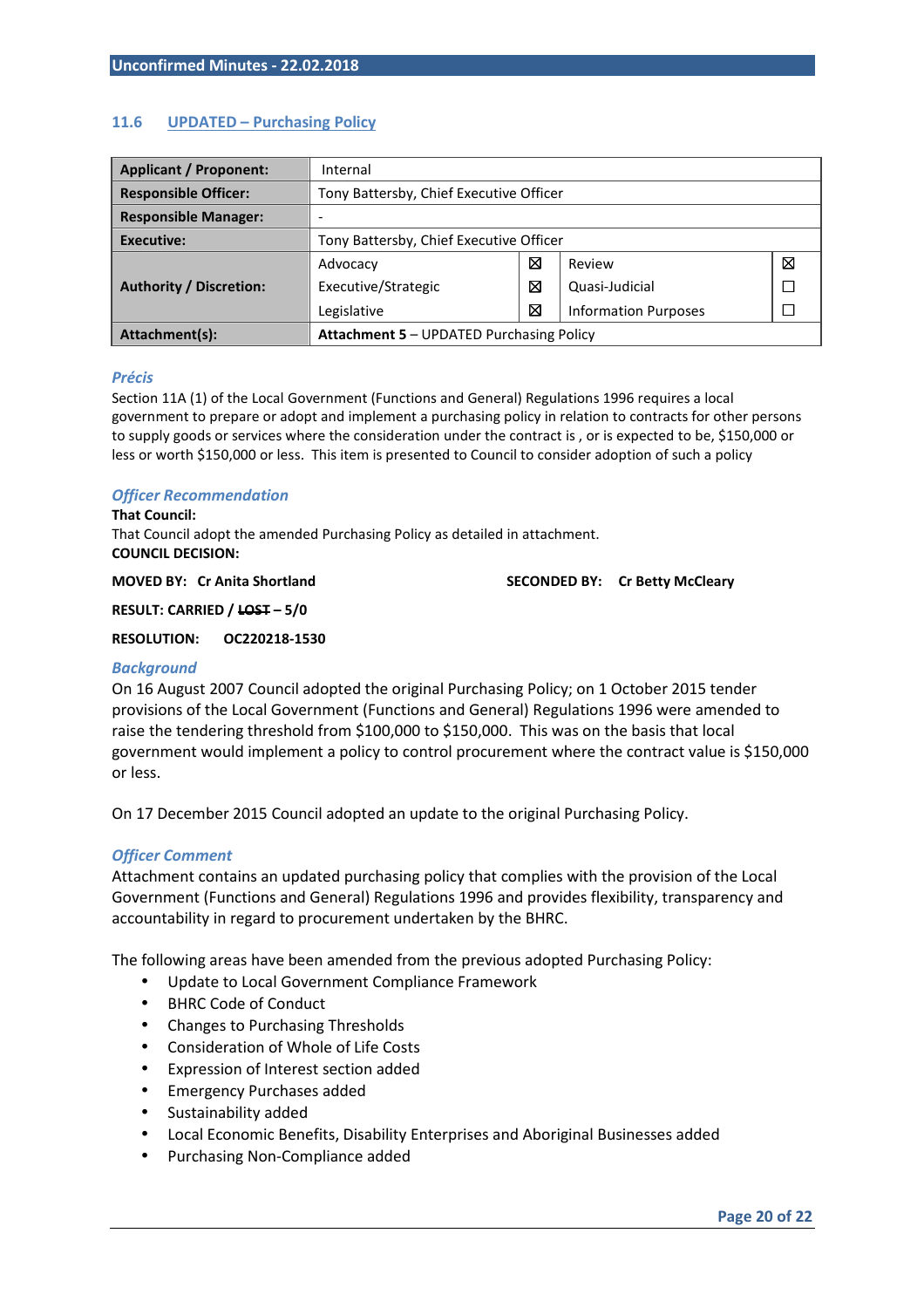#### *Consultation*

Nil

#### *Financial Implications*

The Policy should provide greater surety and less risk associated with procurement thereby minimising the Council's exposure to unforseen expenditure associated with procurement.

#### *Statutory Environment*

- Local Government (Functions and General) Regulations 1996 (The Regulations), (Codes of Practice);
- Public Sector Management Act 1994;
- Corruption, Crime and Misconduct Act 2003;
- State Records Act 2000;
- BHRC Policies and Procedures.

#### *Strategic Implications*

Nil

*Policy Implication*  As discussed in the body of the Report.

*Voting Requirement*  Simple Majority

#### **11.7 Community Engagement Policy**

| <b>Applicant / Proponent:</b>  | Internal                                          |   |                             |  |
|--------------------------------|---------------------------------------------------|---|-----------------------------|--|
| <b>Responsible Officer:</b>    | Tony Battersby, Chief Executive Officer           |   |                             |  |
| <b>Responsible Manager:</b>    |                                                   |   |                             |  |
| Executive:                     | Tony Battersby, Chief Executive Officer           |   |                             |  |
|                                | Advocacy                                          | ⊠ | Review                      |  |
| <b>Authority / Discretion:</b> | Executive/Strategic                               | ⊠ | Quasi-Judicial              |  |
|                                | Legislative                                       | ⊠ | <b>Information Purposes</b> |  |
| Attachment(s):                 | <b>Attachment 6 - Community Engagement Policy</b> |   |                             |  |

#### *Précis*

Community Engagement is the process through which the community and stakeholders are informed about and/or invited to contribute, through consultation or involvement, to proposals or policy changes relating to BHRC services, strategic plans, issues and projects.

This policy sets out the guidelines and principles that need to be followed by Bunbury-Harvey Regional Council (BHRC) officers when engaging in community consultation.

#### *Officer Recommendation*

**That Council:**  Adopt the Community Engagement Policy as detailed in attachment.

**COUNCIL DECISION:** 

**MOVED BY: Cr Betty McCleary SECONDED BY: Cr Anita Shortland** 

**RESULT: CARRIED / LOST – 5/0** 

**RESOLUTION: OC220218-1531**